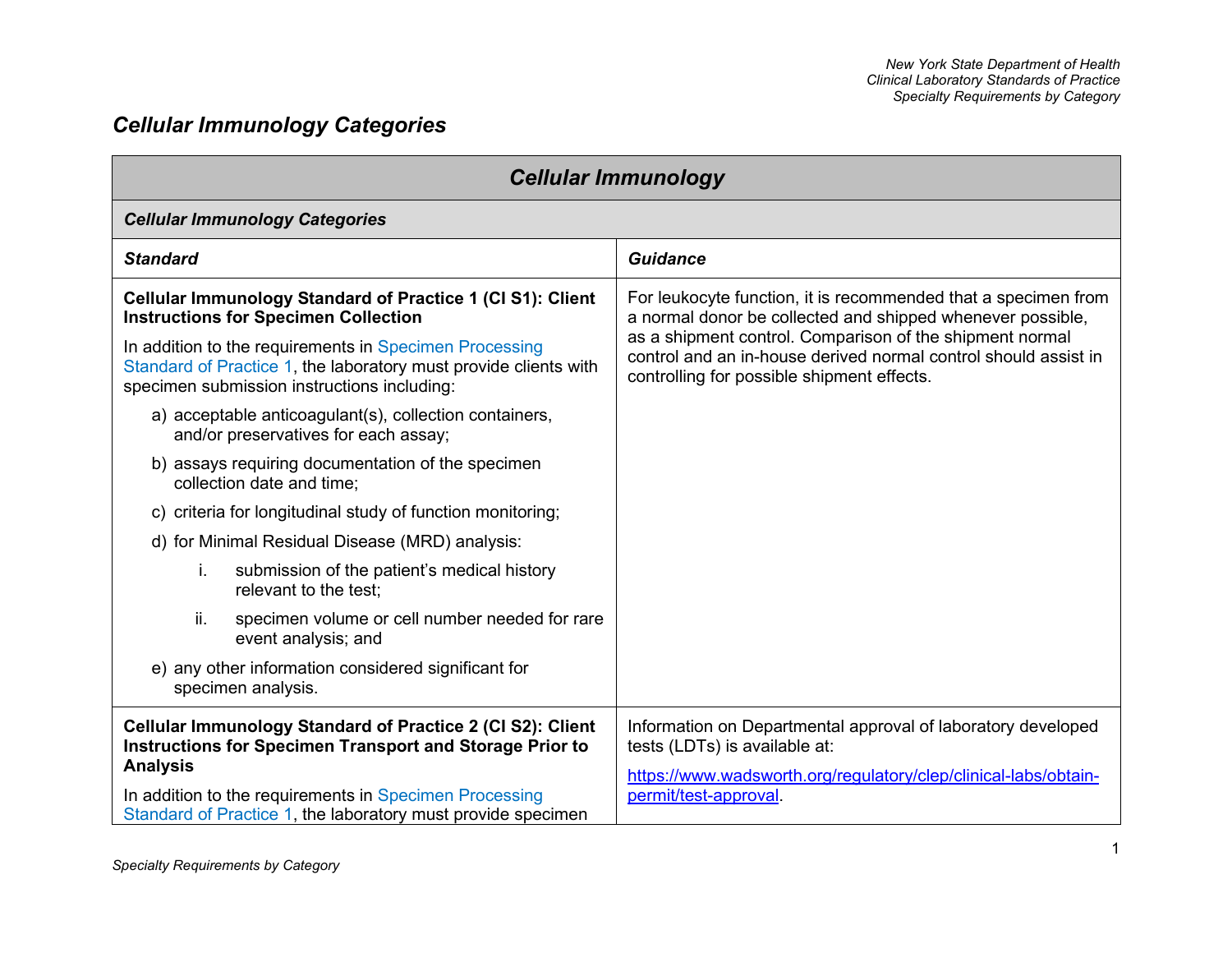| <b>Cellular Immunology</b>                                                                                                                                                                                                                             |                 |
|--------------------------------------------------------------------------------------------------------------------------------------------------------------------------------------------------------------------------------------------------------|-----------------|
| <b>Cellular Immunology Categories</b>                                                                                                                                                                                                                  |                 |
| <b>Standard</b>                                                                                                                                                                                                                                        | <b>Guidance</b> |
| transport instruction to clients, in the absence of manufacturer<br>instructions, indicating requirements for:                                                                                                                                         |                 |
| a) specimen transport temperatures of 18-25 degrees<br>Celsius for all specimens, except for:                                                                                                                                                          |                 |
| i. CD34 stem cell analysis and malignant leukocyte<br>immunophenotyping that must be maintained at 2-<br>8 degrees Celsius when testing will occur greater<br>than eight (8) hours after collection;                                                   |                 |
| b) the allowable transport time for each assay, with<br>analysis of specimens for leukocyte function not<br>exceeding twenty-four (24) hours post collection unless<br>the laboratory developed test (LDT) has been approved<br>by the Department; and |                 |
| c) any other information considered significant for<br>specimen transport.                                                                                                                                                                             |                 |
| <b>Cellular Immunology Standard of Practice 3 (CI S3):</b><br><b>Specimen Acceptance and Rejection Criteria</b>                                                                                                                                        |                 |
| In addition to the requirements in Specimen Processing<br>Standard of Practice 4, the laboratory must have a procedure<br>to reject specimens that are not collected according to Cellular<br>Immunology Standards of Practice 1 and 2 and that are:   |                 |
| clotted or hemolyzed; or<br>a)                                                                                                                                                                                                                         |                 |
| b) fixed or frozen; or                                                                                                                                                                                                                                 |                 |
| c) transported at greater than 37 degrees Celsius.                                                                                                                                                                                                     |                 |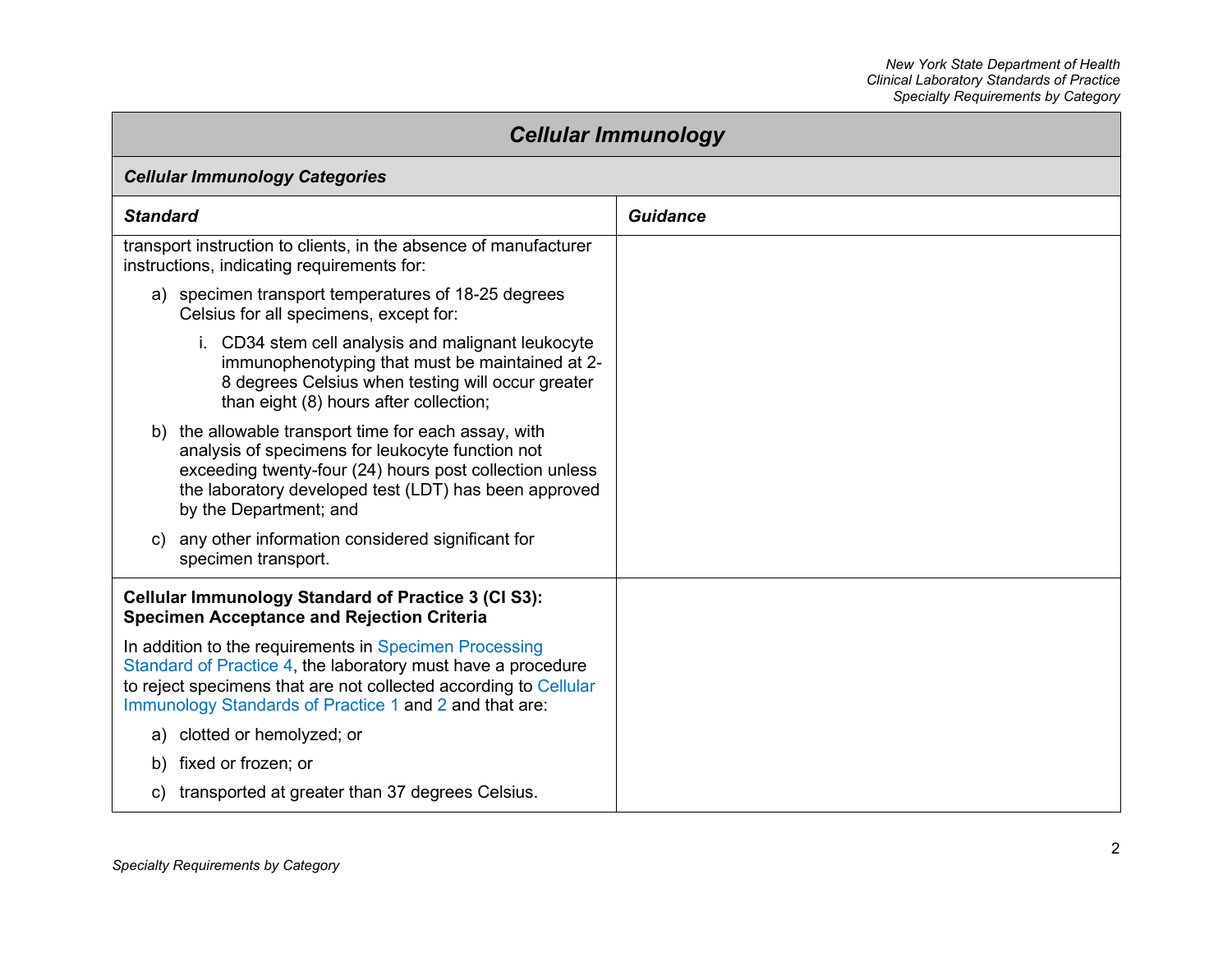| <b>Cellular Immunology</b>                                                                                                                                                                                                                                                                                                                                                                                                                                                                                                                                                                                                                                                                                                                                                                                        |                                                                                                                                                                                                                                                                                                                                                                                                                                                                                                                   |
|-------------------------------------------------------------------------------------------------------------------------------------------------------------------------------------------------------------------------------------------------------------------------------------------------------------------------------------------------------------------------------------------------------------------------------------------------------------------------------------------------------------------------------------------------------------------------------------------------------------------------------------------------------------------------------------------------------------------------------------------------------------------------------------------------------------------|-------------------------------------------------------------------------------------------------------------------------------------------------------------------------------------------------------------------------------------------------------------------------------------------------------------------------------------------------------------------------------------------------------------------------------------------------------------------------------------------------------------------|
| <b>Cellular Immunology Categories</b>                                                                                                                                                                                                                                                                                                                                                                                                                                                                                                                                                                                                                                                                                                                                                                             |                                                                                                                                                                                                                                                                                                                                                                                                                                                                                                                   |
| <b>Standard</b>                                                                                                                                                                                                                                                                                                                                                                                                                                                                                                                                                                                                                                                                                                                                                                                                   | <b>Guidance</b>                                                                                                                                                                                                                                                                                                                                                                                                                                                                                                   |
| <b>Cellular Immunology Standard of Practice 4 (CI S4):</b><br><b>Specimen Viability Testing</b><br>The lab must perform viability testing prior to testing on all:<br>a) leukocyte function specimens and CD34 hematopoietic<br>stem cell samples;<br>leukemia/lymphoma specimens must be assessed for<br>b)<br>viability during specimen processing, prior to staining<br>and fixation, on a non- fixed aliquot of the specimen's<br>single cell suspension;<br>i.<br>specimens that are less than fifty (50) percent<br>viability must be rejected, and a replacement<br>specimen shall be requested; and<br>non-malignant leukocyte immunophenotyping<br>C)<br>specimens that have exceeded the laboratory<br>established allowable holding time or were shipped<br>during conditions of extreme heat or cold; | In the event that a specimen is irreplaceable or cannot be re-<br>drawn, criteria must be included in the laboratory standard<br>operating procedure to delineate how the patient specimen<br>should be handled.<br>If the blood specimen for non-malignant leukocyte<br>immunophenotyping is collected into a tube containing a<br>preservative (e.g., Streck Cyto-Chex BCT), viability is not<br>required.<br>In some cases (e.g., CSF), an extremely low cell count may not<br>allow viability to be analyzed. |
| i.<br>specimens that are less than fifty (50) percent<br>viability must be rejected, and a replacement<br>specimen requested.                                                                                                                                                                                                                                                                                                                                                                                                                                                                                                                                                                                                                                                                                     |                                                                                                                                                                                                                                                                                                                                                                                                                                                                                                                   |
| <b>Cellular Immunology Standard of Practice 5 (CI S5):</b><br><b>Viability Reporting</b>                                                                                                                                                                                                                                                                                                                                                                                                                                                                                                                                                                                                                                                                                                                          |                                                                                                                                                                                                                                                                                                                                                                                                                                                                                                                   |
| In addition to the requirements in Reporting Standard of<br>Practice 2, when viability testing is performed, the laboratory<br>must include on the report:                                                                                                                                                                                                                                                                                                                                                                                                                                                                                                                                                                                                                                                        |                                                                                                                                                                                                                                                                                                                                                                                                                                                                                                                   |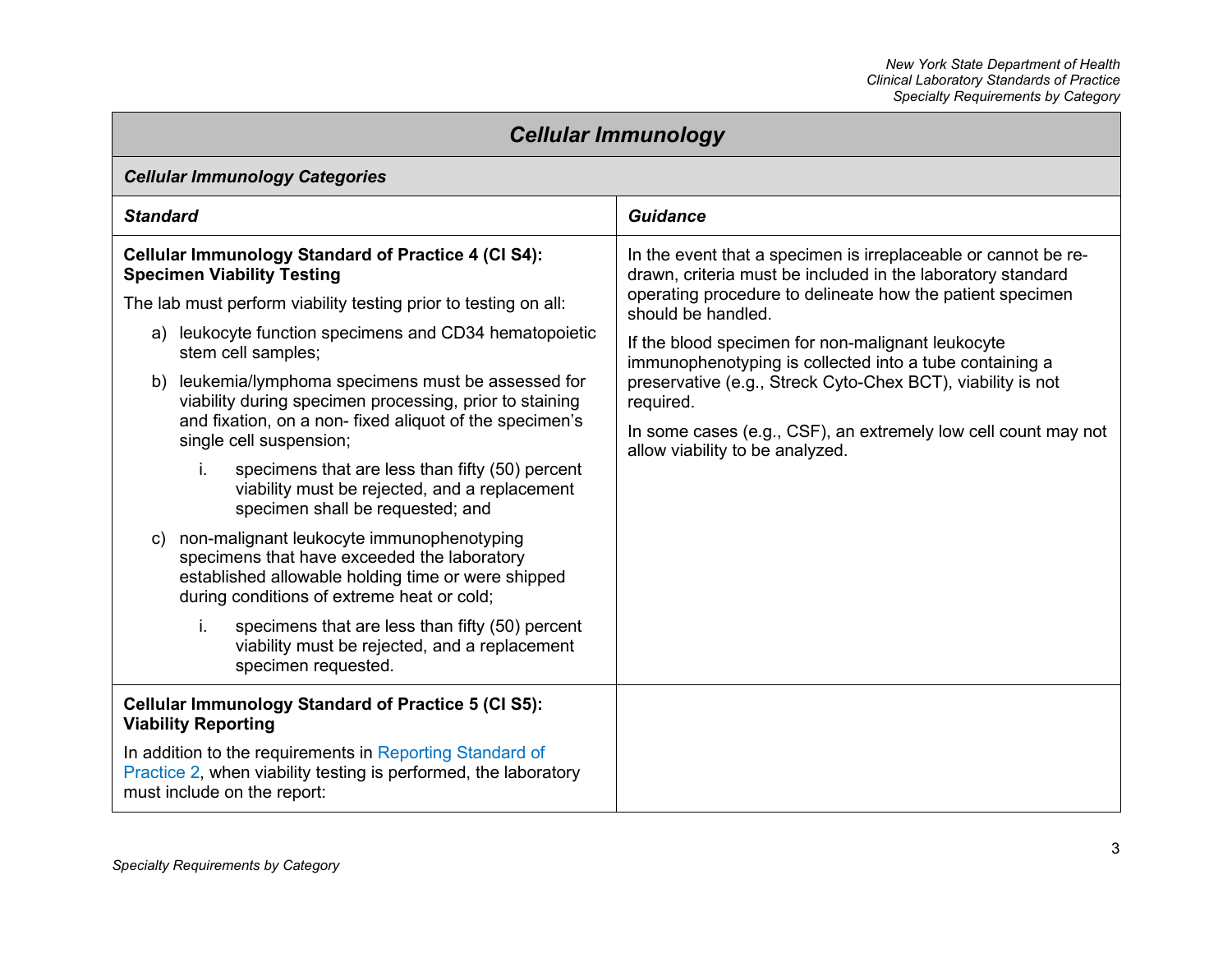| <b>Cellular Immunology</b>                                                                                                                                                                                                                                                                                                             |                                                                                                                |
|----------------------------------------------------------------------------------------------------------------------------------------------------------------------------------------------------------------------------------------------------------------------------------------------------------------------------------------|----------------------------------------------------------------------------------------------------------------|
| <b>Cellular Immunology Categories</b>                                                                                                                                                                                                                                                                                                  |                                                                                                                |
| <b>Standard</b>                                                                                                                                                                                                                                                                                                                        | <b>Guidance</b>                                                                                                |
| the viability percentage; and<br>a)                                                                                                                                                                                                                                                                                                    |                                                                                                                |
| for specimens less than eighty (80) percent viable, a<br>b)<br>statement that the results are based on a sample that<br>was partially compromised due to the presence of<br>greater than twenty (20) percent non-viable leukocytes.                                                                                                    |                                                                                                                |
| <b>Cellular Immunology Standard of Practice 6 (CI S6):</b><br><b>Reference Range Requirements</b>                                                                                                                                                                                                                                      | Reference ranges should be compared to published ranges to<br>verify the expected values.                      |
| For leukocyte function and non-malignant leukocyte<br>immunophenotyping, the laboratory must follow manufacturer                                                                                                                                                                                                                       | Information on Departmental approval of laboratory developed<br>tests (LDTs) is available at:                  |
| instructions for FDA approved, cleared or exempt instrument or<br>test system operation and control according to Test<br>Performance Specifications Standard of Practice 1.                                                                                                                                                            | https://www.wadsworth.org/regulatory/clep/clinical-labs/obtain-<br>permit/test-approval.                       |
| For any laboratory developed test (LDT), in addition to the<br>requirements in Test Performance Specifications Standard of<br>Practice 2, the laboratory must determine laboratory-derived<br>reference ranges using a minimum of twenty-five (25) known<br>healthy donors. The donor demographic records must include<br>age and sex. |                                                                                                                |
| <b>Cellular Immunology Standard of Practice 7 (CI S7):</b><br><b>Required Performance Checks of the Flow Cytometer</b>                                                                                                                                                                                                                 | The manufacturer's recommended procedures should be<br>strictly followed for all FDA approved flow cytometers. |
| The laboratory must follow manufacturer instructions for FDA<br>approved, cleared or exempt instrument or test system<br>operation and control.                                                                                                                                                                                        | Information on Departmental approval of a laboratory<br>developed test (LDT) is available at:                  |
| For laboratory developed tests (LDTs), on each day of use, and<br>after maintenance procedures and repairs, acceptable<br>instrument performance using fluorochrome-labeled beads                                                                                                                                                      | https://www.wadsworth.org/regulatory/clep/clinical-labs/obtain-<br>permit/test-approval.                       |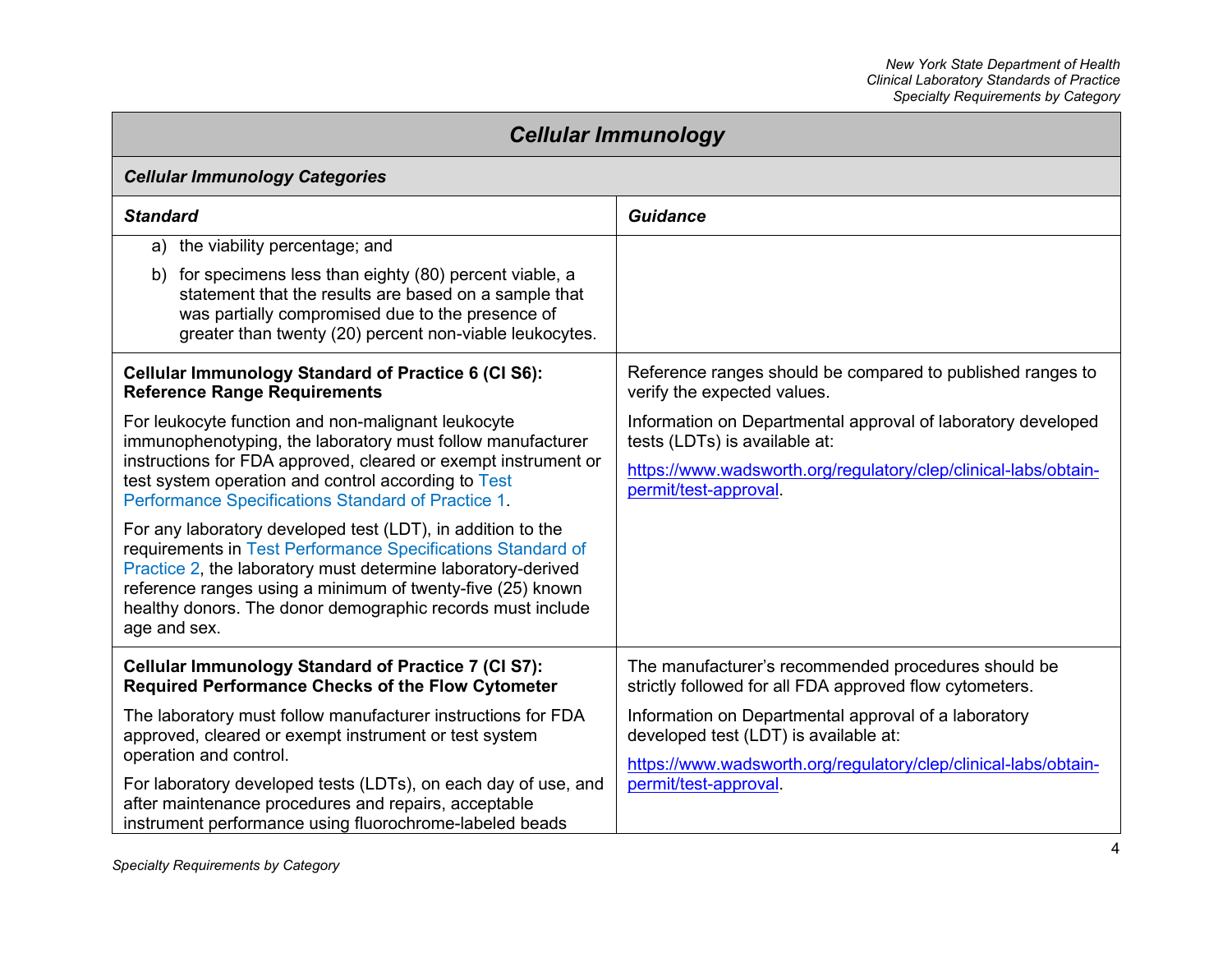| <b>Cellular Immunology</b>                                                                                                                                                                                                    |                                                                                                                        |
|-------------------------------------------------------------------------------------------------------------------------------------------------------------------------------------------------------------------------------|------------------------------------------------------------------------------------------------------------------------|
| <b>Cellular Immunology Categories</b>                                                                                                                                                                                         |                                                                                                                        |
| <b>Standard</b>                                                                                                                                                                                                               | <b>Guidance</b>                                                                                                        |
| must be confirmed and documented to include:                                                                                                                                                                                  |                                                                                                                        |
| a) compensation values for spectral overlap for each<br>fluorochrome that is used for testing, utilizing beads<br>labeled with fluorochrome-conjugated antibodies; and                                                        |                                                                                                                        |
| b) adequate fluorescent resolution so that there is a<br>measurable difference between the<br>autofluorescence/non-specific peak and a dimly positive<br>fluorescent peak for each fluorescent parameter used<br>for testing. |                                                                                                                        |
| <b>Cellular Immunology Standard of Practice 8 (CI S8):</b><br><b>Antibody Lot Assessments</b>                                                                                                                                 | Information on Departmental approval of a laboratory<br>developed test (LDT) is available at:                          |
| The laboratory must test each new lot of antibody or ligand to<br>ensure that the mean fluorescent intensity (MFI) values for<br>each population analyzed to ensure:                                                          | https://www.wadsworth.org/regulatory/clep/clinical-labs/obtain-<br>permit/test-approval.                               |
| a) that manufacturer requirements are met for FDA<br>approved, cleared or exempt tests; or                                                                                                                                    |                                                                                                                        |
| b) acceptability criteria are met for laboratory developed<br>tests (LDT).                                                                                                                                                    |                                                                                                                        |
| <b>Cellular Immunology Standard of Practice 9 (CI S9):</b><br><b>Antibody Fluorochrome Stability</b>                                                                                                                          | Fluorochromes are sensitive to photobleaching (room lighting<br>conditions) and/or undergo emission spectra changes by |
| In addition to the requirements in Test Procedure Content<br>Standard of Practice 1, the laboratory must have a procedure<br>for:                                                                                             | prolong exposure to fixatives like paraformaldehyde<br>(formaldehyde).                                                 |
| protection of staining reagents from light, including room<br>a)<br>lighting conditions during the staining process;                                                                                                          |                                                                                                                        |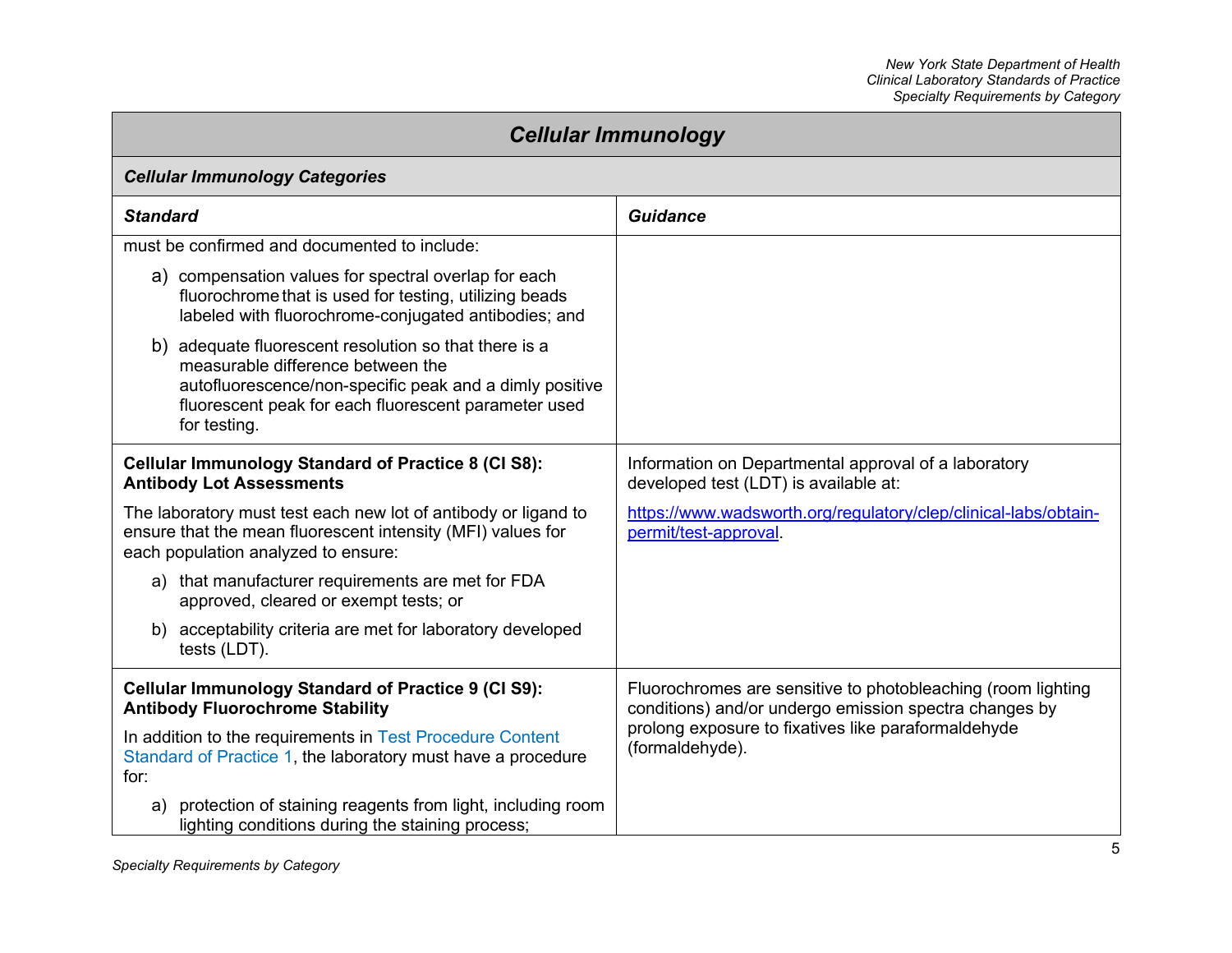| <b>Cellular Immunology</b>                                                                                                                                                                                   |                                                                                                                                                                                           |
|--------------------------------------------------------------------------------------------------------------------------------------------------------------------------------------------------------------|-------------------------------------------------------------------------------------------------------------------------------------------------------------------------------------------|
| <b>Cellular Immunology Categories</b>                                                                                                                                                                        |                                                                                                                                                                                           |
| <b>Standard</b>                                                                                                                                                                                              | <b>Guidance</b>                                                                                                                                                                           |
| b) storage of the stained tube until data acquisition on the<br>flow cytometer;                                                                                                                              |                                                                                                                                                                                           |
| when reagents with different stabilities are combined,<br>C)<br>the shortest stability length shall be used for the<br>combined reagents; and                                                                |                                                                                                                                                                                           |
| dependent on the fluorochrome-conjugated antibody<br>d)<br>combinations or other additives, follow manufacturer<br>requirements on time restrictions between staining cells<br>and flow cytometric analyses. |                                                                                                                                                                                           |
| Cellular Immunology Standard of Practice 10 (CI S10):<br><b>Specimen Quality Assurance</b><br>To ensure testing accuracy prior to reporting, the laboratory                                                  | a) If results demonstrate inconsistencies with regard to the<br>antigenic profile of the aberrant cell, the laboratory should<br>review the analysis for procedural error and re-stain if |
| must document that:<br>a) each antibody gives consistent results in replicates; and                                                                                                                          | necessary.<br>The selected normal leukocyte population within the patient<br>b)<br>sample should be compared to the laboratory-derived                                                    |
| b) any normal leukocyte population within the specimen is<br>analyzed concurrently to ensure normal staining<br>activities.                                                                                  | normal expression determinations for the population<br>analyzed. If differences are noted, the analysis should be<br>reviewed for technical difficulties.                                 |
| <b>Cellular Immunology Standard of Practice 11 (CI S11):</b><br><b>Compensation Calculation</b><br>In the absence of manufacturer instructions, the laboratory                                               | General electronic compensation values obtained using beads<br>may not be appropriate for all antibody combinations, and<br>compensation may need to be recalculated using cells.         |
| must:<br>a) calculate general electronic compensation using beads<br>labeled with fluorochrome-conjugated antibodies, and<br>the features provided in the flow cytometer software to                         | The accurate determination of cellular antigen expression<br>assists the identification of aberrant populations, underscoring<br>the importance of accurate compensation calculation.     |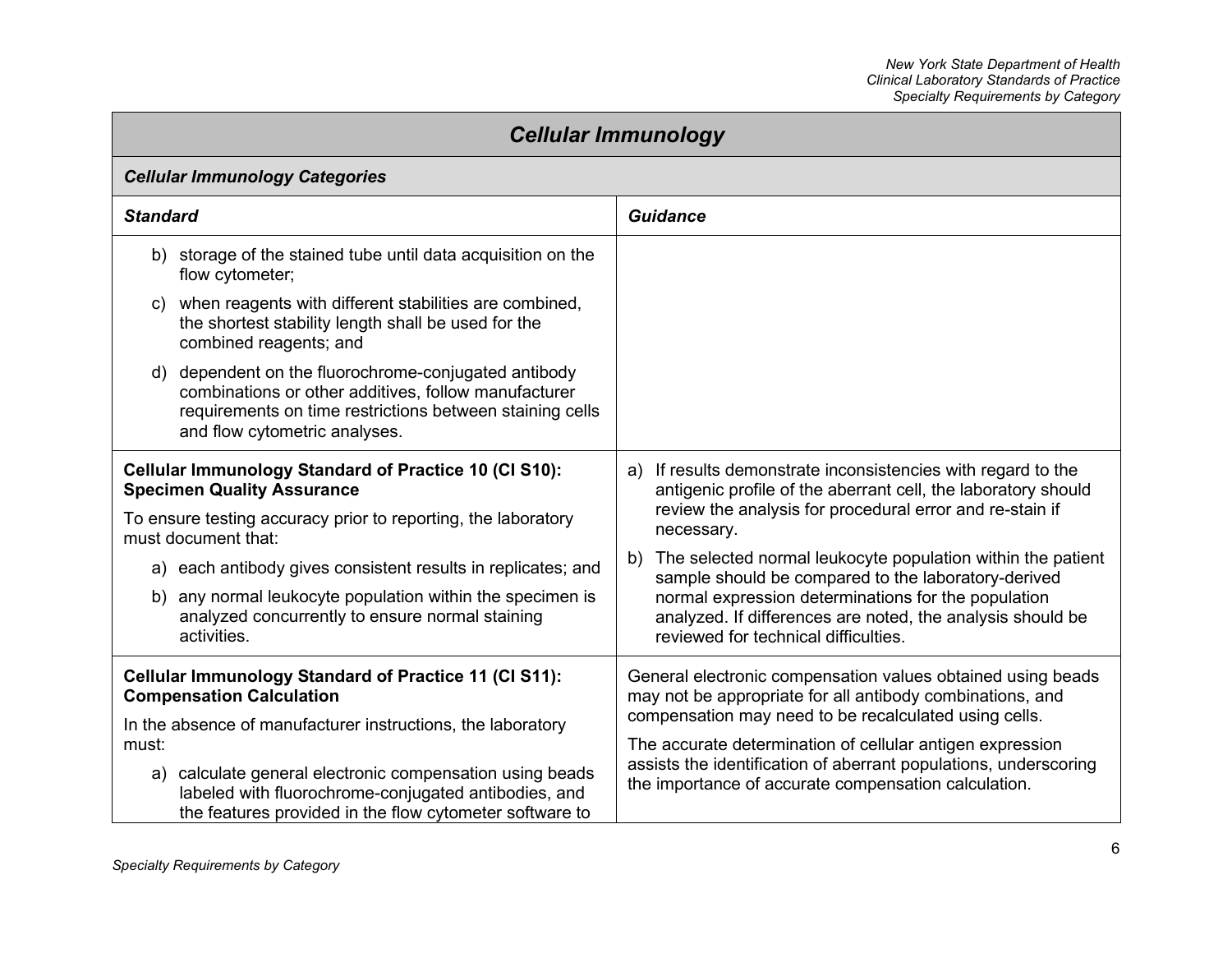| <b>Cellular Immunology</b>                                                                                                                                                                                                                                                                                                                                                                                                                                                                                                                                                                                                      |                                                                                                                                                                                                                                                                                                                                                                                                                                      |
|---------------------------------------------------------------------------------------------------------------------------------------------------------------------------------------------------------------------------------------------------------------------------------------------------------------------------------------------------------------------------------------------------------------------------------------------------------------------------------------------------------------------------------------------------------------------------------------------------------------------------------|--------------------------------------------------------------------------------------------------------------------------------------------------------------------------------------------------------------------------------------------------------------------------------------------------------------------------------------------------------------------------------------------------------------------------------------|
| <b>Cellular Immunology Categories</b>                                                                                                                                                                                                                                                                                                                                                                                                                                                                                                                                                                                           |                                                                                                                                                                                                                                                                                                                                                                                                                                      |
| <b>Standard</b>                                                                                                                                                                                                                                                                                                                                                                                                                                                                                                                                                                                                                 | <b>Guidance</b>                                                                                                                                                                                                                                                                                                                                                                                                                      |
| calculate automatic compensation;<br>b) confirm the accuracy of compensation values using a<br>subset of labeled cells, when applicable;<br>c) update compensation using labeled cells at a frequency<br>determined by the director or individual delegated in<br>writing by the director; and<br>use antibody cocktail specific compensation when:<br>d)<br>different fluorochromes are used in the same<br>j.<br>channel, e.g., FITC and Alexa Fluor 488; and<br>ii.<br>values (settings) of PMT voltages are specific for                                                                                                    |                                                                                                                                                                                                                                                                                                                                                                                                                                      |
| PNH analysis of RBC vs. WBC.<br>Cellular Immunology Standard of Practice 12 (CI S12): Data<br><b>Acquisition - Population Resolution and Gating</b><br>For any laboratory developed test (LDT), the laboratory must:<br>a) optimize for the best population separation to allow<br>gates or regions to be cleanly drawn on specific<br>leukocyte populations while reducing debris and non-<br>leukocyte contamination; and<br>b) complete data analysis using multiple gated regions set<br>on the apparent populations, including normal leukocyte<br>populations, with minimal contamination from other cell<br>populations. | Information on Departmental approval of a laboratory<br>developed test (LDT) is available at:<br>https://www.wadsworth.org/regulatory/clep/clinical-labs/obtain-<br>permit/test-approval.<br>a) The operator should strive to fully use the plot area while<br>reducing or eliminating any population overlap.<br>Inclusion of cellular debris and dead cell events should<br>be reduced by use of threshold/discriminator settings. |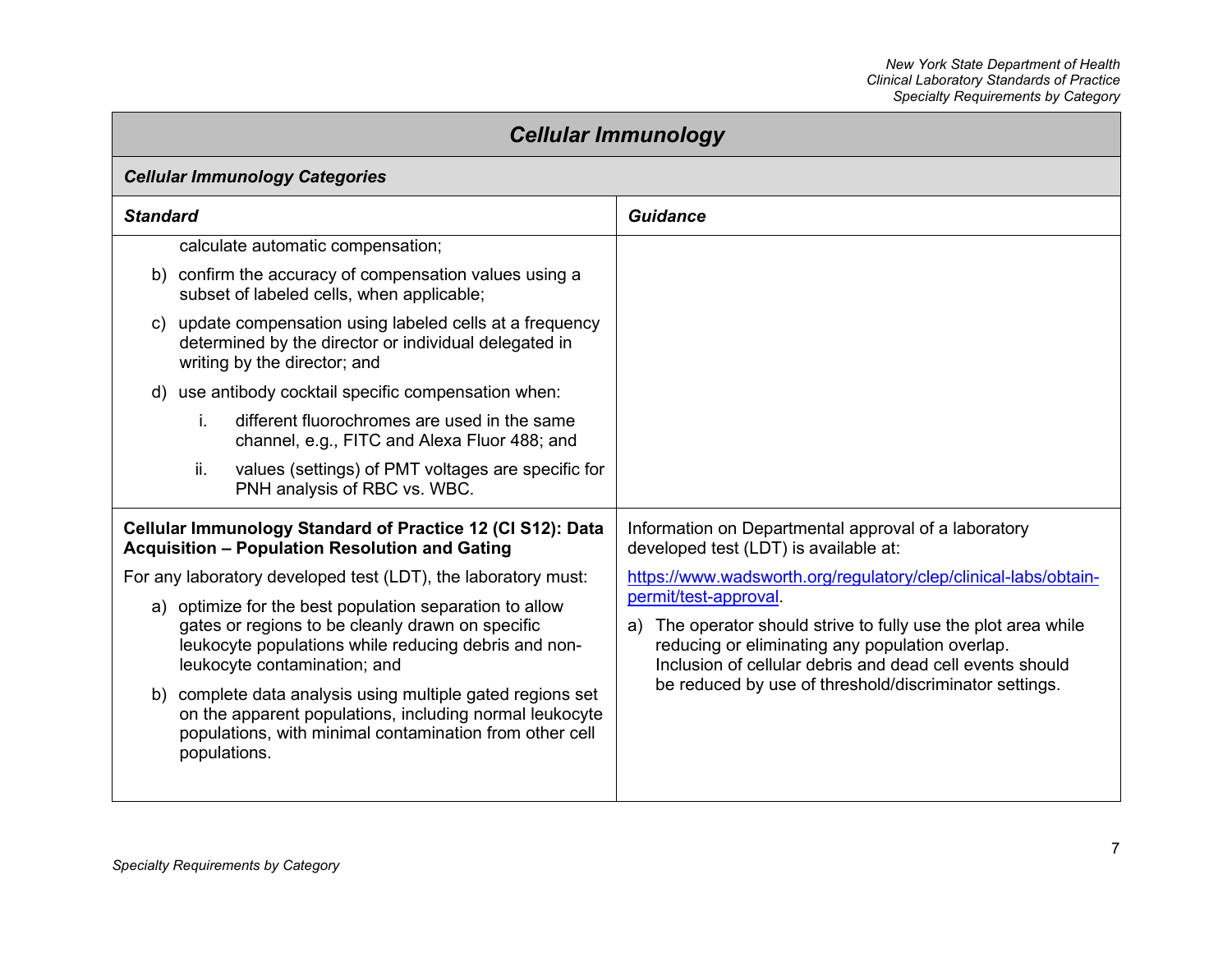| <b>Cellular Immunology</b>                                                                                                                                                                                                                                                                                                                                                                                                                                                                                                                                                                      |                                                                                                                                                                                                                                                                                                                                                                                                                                                                                                                                                                                                                                                                                                                                                                                                                                                                                                                                                                                                                                                                                                                                                                                                                                                                                                                                                            |  |
|-------------------------------------------------------------------------------------------------------------------------------------------------------------------------------------------------------------------------------------------------------------------------------------------------------------------------------------------------------------------------------------------------------------------------------------------------------------------------------------------------------------------------------------------------------------------------------------------------|------------------------------------------------------------------------------------------------------------------------------------------------------------------------------------------------------------------------------------------------------------------------------------------------------------------------------------------------------------------------------------------------------------------------------------------------------------------------------------------------------------------------------------------------------------------------------------------------------------------------------------------------------------------------------------------------------------------------------------------------------------------------------------------------------------------------------------------------------------------------------------------------------------------------------------------------------------------------------------------------------------------------------------------------------------------------------------------------------------------------------------------------------------------------------------------------------------------------------------------------------------------------------------------------------------------------------------------------------------|--|
| <b>Cellular Immunology Categories</b>                                                                                                                                                                                                                                                                                                                                                                                                                                                                                                                                                           |                                                                                                                                                                                                                                                                                                                                                                                                                                                                                                                                                                                                                                                                                                                                                                                                                                                                                                                                                                                                                                                                                                                                                                                                                                                                                                                                                            |  |
| <b>Standard</b>                                                                                                                                                                                                                                                                                                                                                                                                                                                                                                                                                                                 | <b>Guidance</b>                                                                                                                                                                                                                                                                                                                                                                                                                                                                                                                                                                                                                                                                                                                                                                                                                                                                                                                                                                                                                                                                                                                                                                                                                                                                                                                                            |  |
| <b>Cellular Immunology Standard of Practice 13 (CI S13):</b><br><b>Event Collection Procedure</b><br>In addition to the requirements in Test Procedure Content<br>Standard of Practice 1, the laboratory must have standard<br>operating procedures describing event collection when<br>performing non-malignant and malignant leukocyte<br>immunophenotyping.<br>The procedure(s) must ensure that a statistically significant<br>number of events are collected to provide accurate and reliable<br>results.<br>For rare event analysis, the lower limit of enumeration must be<br>validated. | Non-malignant leukocyte immunophenotyping:<br>for single-platform methods that use bead counts, bead<br>event collection should be 1000 or greater per sample tube;<br>with the exception of CD4, at least 10,000 lymphocytes<br>$\bullet$<br>should be collected per sample tube for quantification;<br>when performing CD34 stem cell analysis, the laboratory<br>$\bullet$<br>should collect at least 100 stem cell events per sample for<br>quantification;<br>for classical PNH analysis, a minimum of 10,000 events<br>$\bullet$<br>should be collected for each population analyzed; and<br>for leukocyte Adhesion Deficiency (unstimulated<br>$\bullet$<br>expression), a minimum of 5,000 events should be<br>collected per population analyzed.<br>Malignant leukocyte immunophenotyping:<br>20,000 leukocyte events or 10,000 if the specimen presents<br>$\bullet$<br>as a single population, excluding cellular debris and dead<br>cells;<br>high sensitivity analysis for glycosylphosphatidylinosistol<br>$\bullet$<br>(GPI) anchorage of Paroxysmal Nocturnal Hemoglobinuria<br>(PNH) should be used for the detection of specimens<br>containing less than 1 to 0.01 percent of events:<br>with a minimum of 250,000 events for each<br>$\circ$<br>population analyzed;<br>two (2) parameter density plots of both GPI markers<br>$\circ$ |  |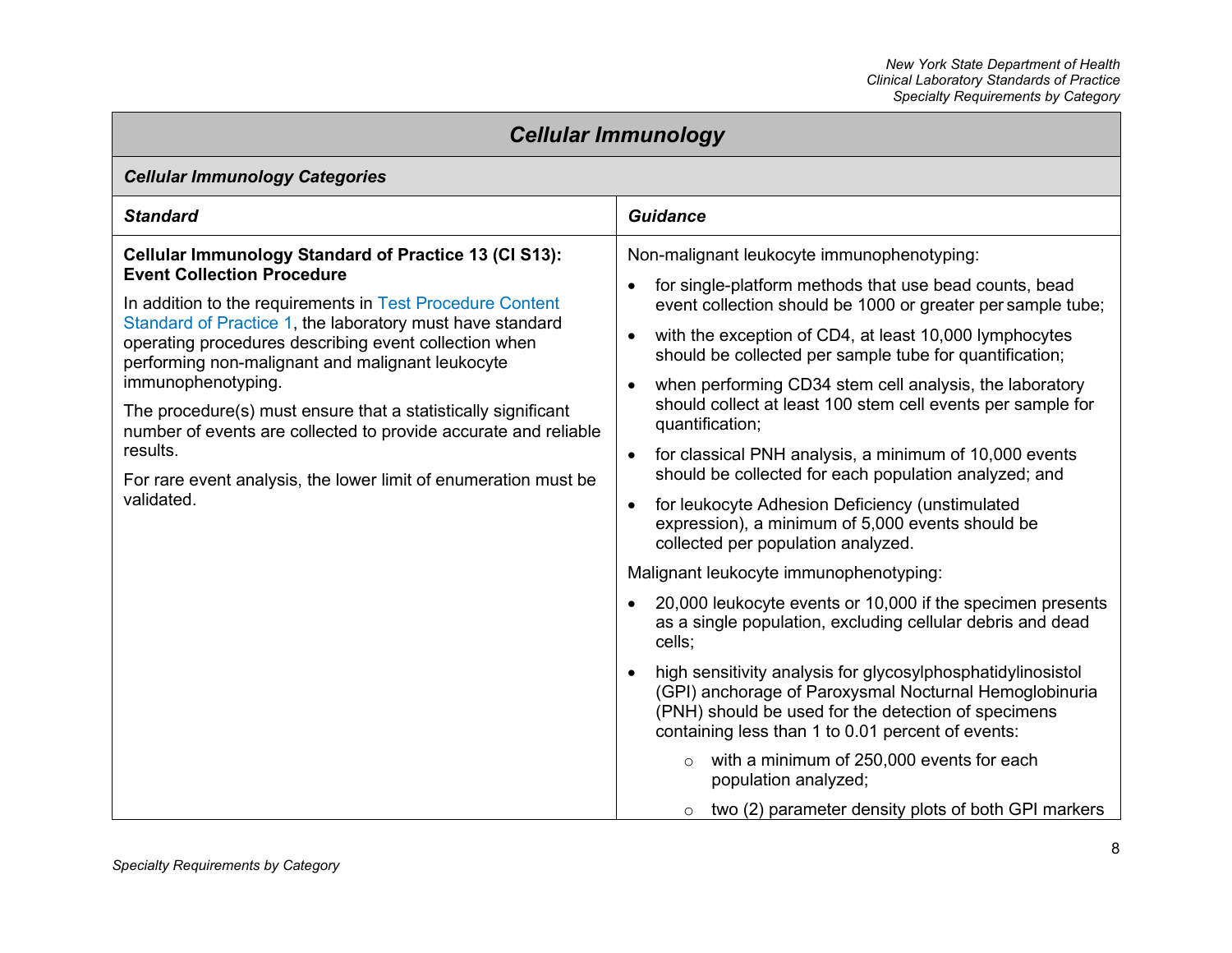| <b>Cellular Immunology</b>            |                                                                                                                                                |
|---------------------------------------|------------------------------------------------------------------------------------------------------------------------------------------------|
| <b>Cellular Immunology Categories</b> |                                                                                                                                                |
| <b>Standard</b>                       | <b>Guidance</b>                                                                                                                                |
|                                       | to determine the double negative events; and<br>500,000 leukocyte events per tube for Minimal Residual<br>$\bullet$<br>Disease (MRD) analysis. |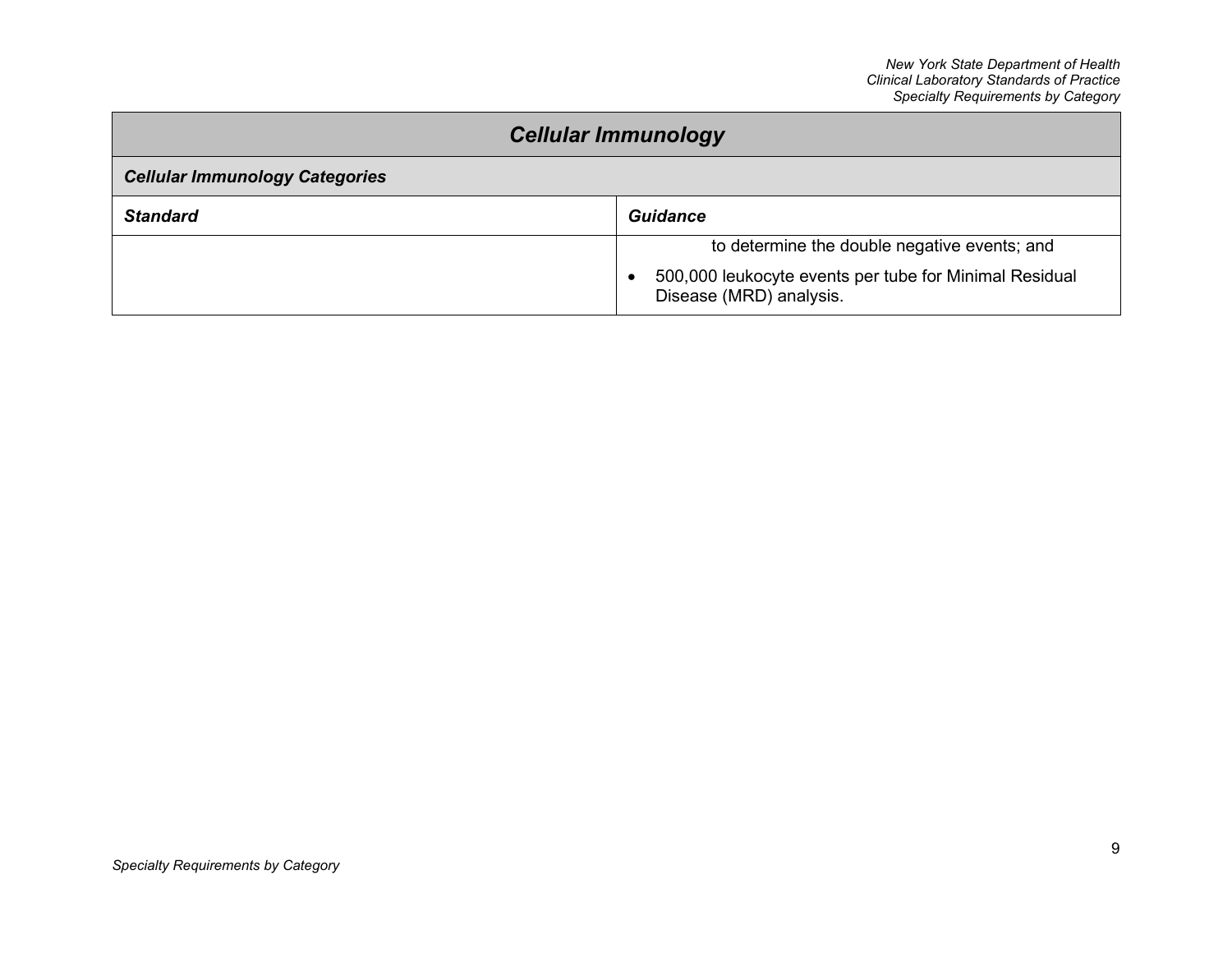# *Leukocyte Function*

| <b>Cellular Immunology</b>                                                                                                                                                                                                                                                                                                                                           |                                                                                                                                                                                                                                                                            |
|----------------------------------------------------------------------------------------------------------------------------------------------------------------------------------------------------------------------------------------------------------------------------------------------------------------------------------------------------------------------|----------------------------------------------------------------------------------------------------------------------------------------------------------------------------------------------------------------------------------------------------------------------------|
| <b>Leukocyte Function</b>                                                                                                                                                                                                                                                                                                                                            |                                                                                                                                                                                                                                                                            |
| <b>Standard</b>                                                                                                                                                                                                                                                                                                                                                      | Guidance                                                                                                                                                                                                                                                                   |
| Cellular Immunology - Leukocyte Function Standard of<br><b>Practice 1 (LF S1): Limit of Endotoxin Levels</b>                                                                                                                                                                                                                                                         |                                                                                                                                                                                                                                                                            |
| Laboratories must procure media, reagents and glassware that<br>contains < 0.5 endotoxin units (EU/mL).                                                                                                                                                                                                                                                              |                                                                                                                                                                                                                                                                            |
| Cellular Immunology - Leukocyte Function Standard of<br>Practice 2 (LF S2): Serum Component of Media<br>If human serum is used for a functional assay, autologous or<br>AB serum must be used.                                                                                                                                                                       | Red cells and red cell membranes are common contaminants<br>of extracted cellular material. Use of other blood type plasma<br>could cause agglutination, if mismatched.                                                                                                    |
| Cellular Immunology - Leukocyte Function Standard of<br>Practice 3 (LF S3): Reagent Verification<br>In addition to the requirements in Reagents and Media<br>Standard of Practice 2, lot-to-lot evaluation of all new lots of<br>reagents must use a normal control specimen to ensure<br>reagents give results within laboratory-derived reference range<br>values. | Lot-to-lot checks, which include all steps of specimen<br>processing, may be used for twice a year accuracy checks of<br>the assay if there is no external proficiency testing program<br>available. These checks may also be used as a competency<br>assessment of staff. |
| Cellular Immunology - Leukocyte Function Standard of<br><b>Practice 4 (LF S4): Biological Safety Cabinet Requirement</b><br>The laboratory must use aseptic techniques during all steps of<br>cell culture set-up and manipulation using a biological safety<br>cabinet (BSC).                                                                                       | Refer to Laboratory Safety Standard of Practice 11 for<br>additional requirements on the use of a BSC.                                                                                                                                                                     |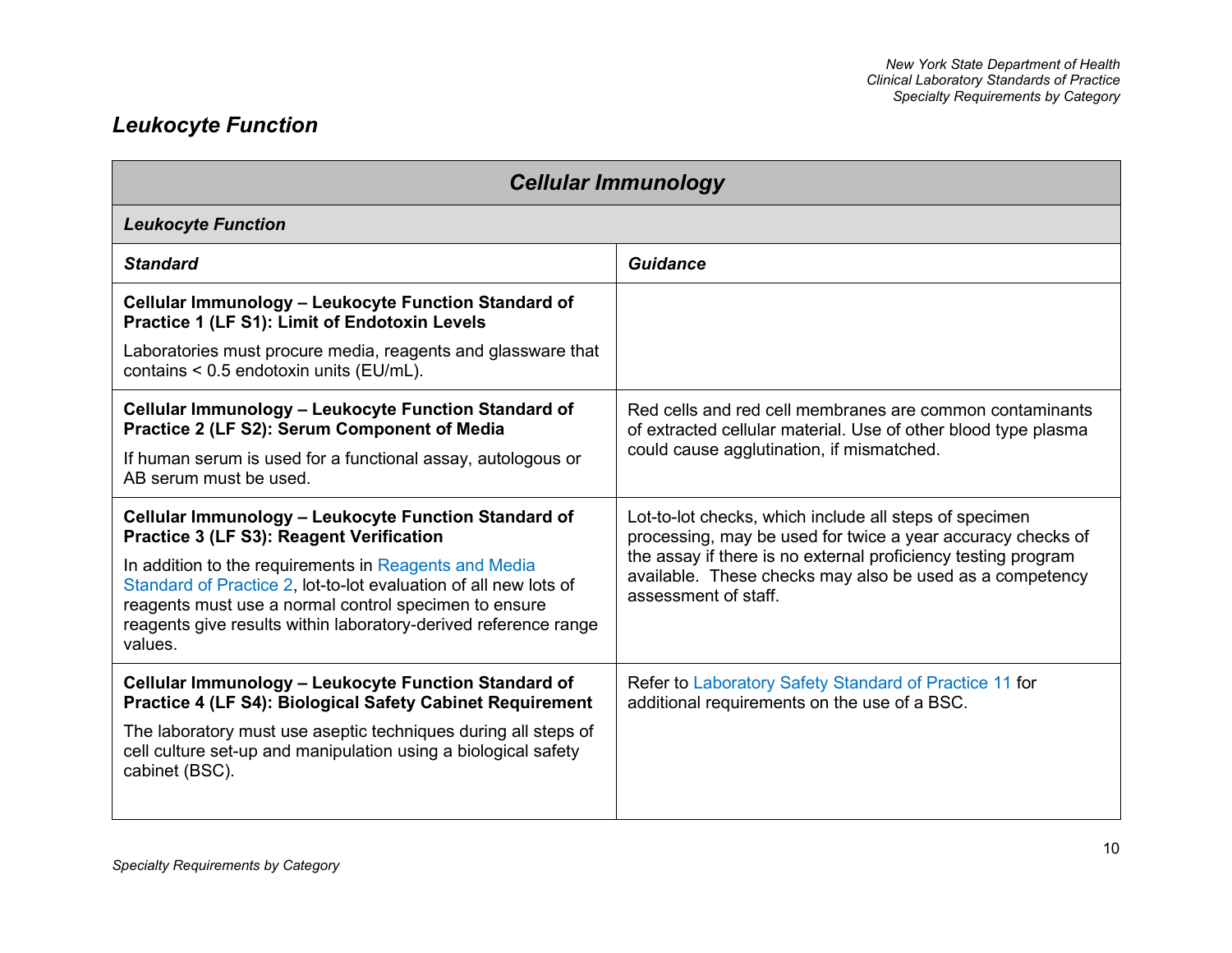| <b>Cellular Immunology</b>                                                                                                                                                                                                               |                                                                                                                                      |
|------------------------------------------------------------------------------------------------------------------------------------------------------------------------------------------------------------------------------------------|--------------------------------------------------------------------------------------------------------------------------------------|
| <b>Leukocyte Function</b>                                                                                                                                                                                                                |                                                                                                                                      |
| <b>Standard</b>                                                                                                                                                                                                                          | <b>Guidance</b>                                                                                                                      |
| Cellular Immunology - Leukocyte Function Standard of<br><b>Practice 5 (LF S5): Normal Control Requirements</b>                                                                                                                           | Information on Departmental approval of laboratory developed<br>tests (LDTs) is available at:                                        |
| A whole blood specimen or a fraction thereof (e.g.,<br>peripheral blood mononuclear cells (PBMC) for function)<br>that is expected to fall within the laboratory's established<br>reference range for normal specimens must be included: | https://www.wadsworth.org/regulatory/clep/clinical-labs/obtain-<br>permit/test-approval.                                             |
| a) on each assay plate or analytical run for all<br>leukocyte functional assays;                                                                                                                                                         |                                                                                                                                      |
| b) set up to include stimulated and unstimulated<br>conditions for each analytical run;                                                                                                                                                  |                                                                                                                                      |
| collected in the same anticoagulant as the patient<br>C)<br>specimen or the anticoagulant used must have<br>been shown to be functionally equivalent during the<br>assay validation for a laboratory developed test<br>(LDT); and        | Validation studies for laboratory developed tests (LDTs) for<br>C)<br>each anticoagulant must receive approval by the<br>Department. |
| d) be stored under conditions as similar as possible to<br>those of the test specimens.                                                                                                                                                  |                                                                                                                                      |
| Cellular Immunology - Leukocyte Function Standard of<br>Practice 6 (LF S6): Function Quality Control - Negative,<br><b>Positive, and Multi-level Controls</b>                                                                            | Positive controls demonstrating multiple levels of function must<br>also be used when available.                                     |
| In addition to the requirements in Test Procedure Content<br>Standard of Practice 1, the laboratory must include in each<br>analytic run or plate:                                                                                       |                                                                                                                                      |
| a) negative and positive controls for each functional<br>assay; and                                                                                                                                                                      |                                                                                                                                      |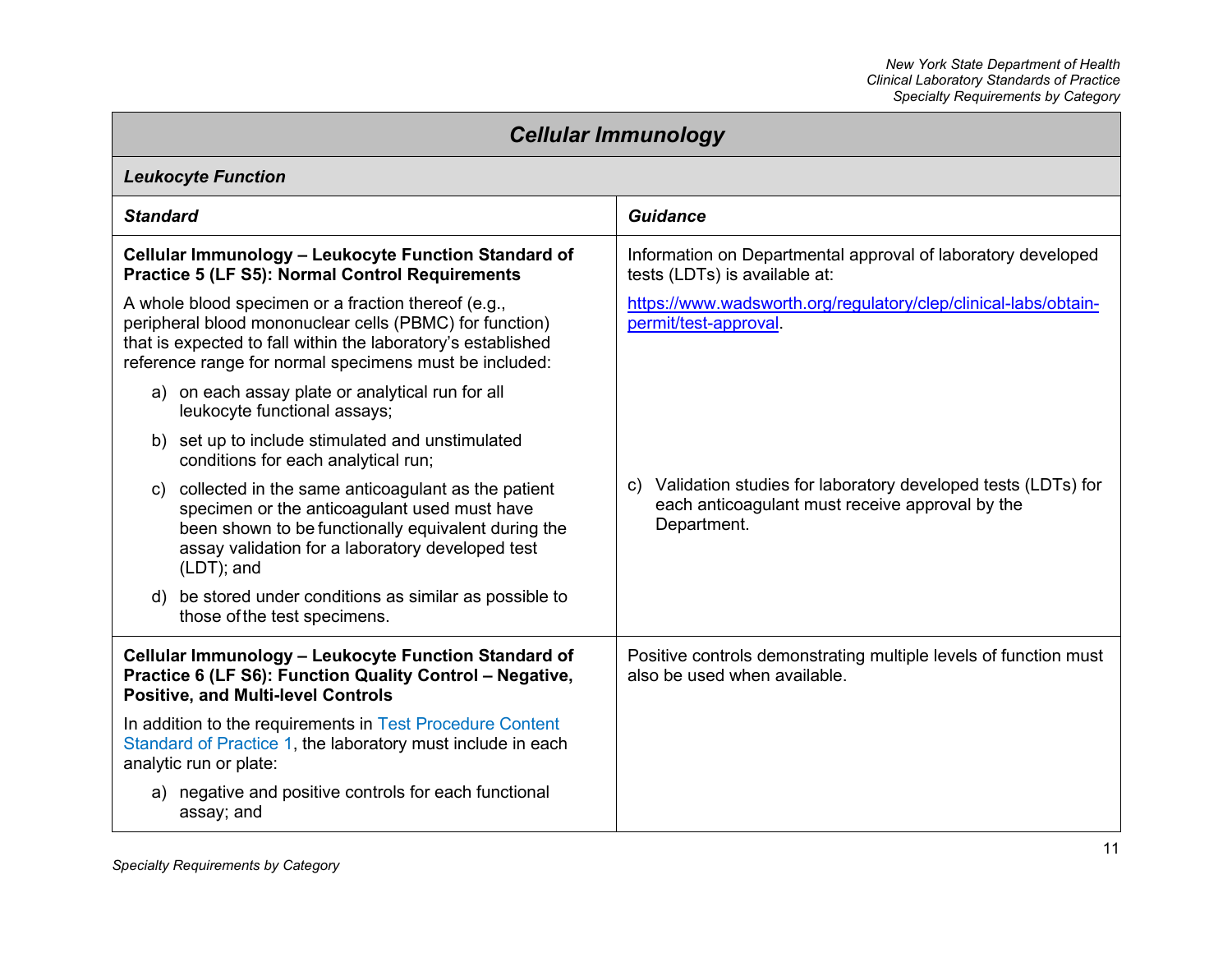| <b>Cellular Immunology</b>                                                                                                                                                                |                                                                                                      |
|-------------------------------------------------------------------------------------------------------------------------------------------------------------------------------------------|------------------------------------------------------------------------------------------------------|
| <b>Leukocyte Function</b>                                                                                                                                                                 |                                                                                                      |
| <b>Standard</b>                                                                                                                                                                           | <b>Guidance</b>                                                                                      |
| b) media, diluent, or carrier solutions cultured with<br>each specimen without the assay stimulant.                                                                                       |                                                                                                      |
| Cellular Immunology - Leukocyte Function Standard of<br>Practice 7 (LF S7): Effector to Target Cellular Ratios<br>The laboratory must include three (3) different ratios of               | Assays using effector to target ratios include Alloantigen,<br>Cytolytic, and Phagocytosis analyses. |
| effectors to targets determined to be in the optimal range.<br>Cellular Immunology - Leukocyte Function Standard of                                                                       |                                                                                                      |
| Practice 8 (LF S8): Specimen Precision for Functional<br><b>Analysis</b>                                                                                                                  |                                                                                                      |
| The laboratory must:                                                                                                                                                                      |                                                                                                      |
| a) test specimens in duplicate for functional assays;                                                                                                                                     |                                                                                                      |
| test specimens in triplicate for proliferation and<br>b)<br>cytolytic assays if sufficient specimen is available;<br>and                                                                  |                                                                                                      |
| c) reject the results and request a new specimen if the<br>coefficient of variation among results for a similarly<br>prepared specimen exceeds twenty (20) percent.                       |                                                                                                      |
| Cellular Immunology - Leukocyte Function Standard of<br><b>Practice 9 (LF S9): Stimulant Concentrations</b>                                                                               |                                                                                                      |
| For each specimen in each run of functional assays the<br>laboratory must test at least two (2) stimulant concentrations in<br>the optimal response range, if there are sufficient cells. |                                                                                                      |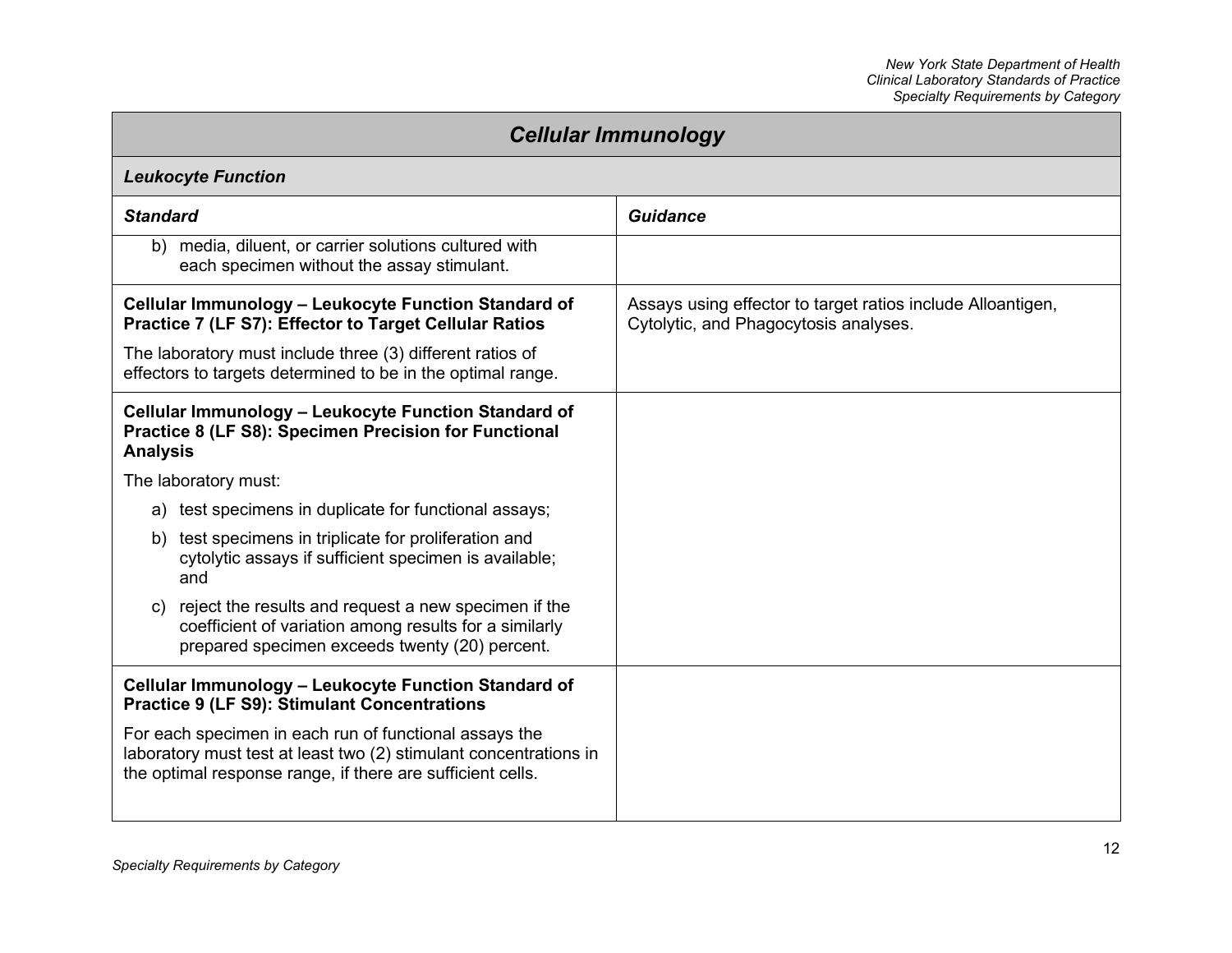| <b>Cellular Immunology</b>                                                                                                                                                                                                     |                                                                                                                                                                                                                                                                  |
|--------------------------------------------------------------------------------------------------------------------------------------------------------------------------------------------------------------------------------|------------------------------------------------------------------------------------------------------------------------------------------------------------------------------------------------------------------------------------------------------------------|
| <b>Leukocyte Function</b>                                                                                                                                                                                                      |                                                                                                                                                                                                                                                                  |
| <b>Standard</b>                                                                                                                                                                                                                | <b>Guidance</b>                                                                                                                                                                                                                                                  |
| Cellular Immunology - Leukocyte Function Standard of<br><b>Practice 10 (LF S10): Function Assessment</b><br>Each patient specimen must be set up for each analytical run to<br>include stimulated and unstimulated conditions. | The optimal storage condition and life span of functional<br>stimulants should be determined during the validation<br>studies.<br>Cells being assessed for functional activity should be<br>characterized and the immunophenotype reported whenever<br>possible. |
| Cellular Immunology - Leukocyte Function Standard of<br><b>Practice 11 (LF S11): Evaluation during Functional Peak</b>                                                                                                         |                                                                                                                                                                                                                                                                  |
| For in vitro functional assays, the laboratory must examine and<br>test each functional activity during the validated peak activity<br>interval.                                                                               |                                                                                                                                                                                                                                                                  |
| Cellular Immunology – Leukocyte Function Standard of<br>Practice 12 (LF S12): Verification of Target Cell Labeling                                                                                                             | Assays using target labeling include Cytolytic and<br>Phagocytosis.                                                                                                                                                                                              |
| The laboratory must:                                                                                                                                                                                                           |                                                                                                                                                                                                                                                                  |
| a) define acceptable spontaneous label release; and                                                                                                                                                                            |                                                                                                                                                                                                                                                                  |
| b) monitor and document for each run.                                                                                                                                                                                          |                                                                                                                                                                                                                                                                  |
| Cellular Immunology - Leukocyte Function Standard of<br>Practice 13 (LF S13): Proliferation Reporting                                                                                                                          | For mitogen induced proliferation, the normal response to<br>mitogen is expected to induce a positive stimulation response.                                                                                                                                      |
| In addition to the requirements in Reporting Standard of<br>Practice 2, for proliferation assays, the laboratory must report<br>results as responsive or non-responsive.                                                       | For negative response-type antigen-induced proliferation<br>assays, the normal response is the absence of proliferation due<br>to lack of previous exposure. A responsive result is delineated                                                                   |
| When quantifying proliferation in response to a mitogen or<br>antigen, an assay will be considered responsive if the                                                                                                           | by a proliferative response higher than the established<br>response of unexposed normal donors and/or the stimulation<br>index (response to antigen divided by background response) is                                                                           |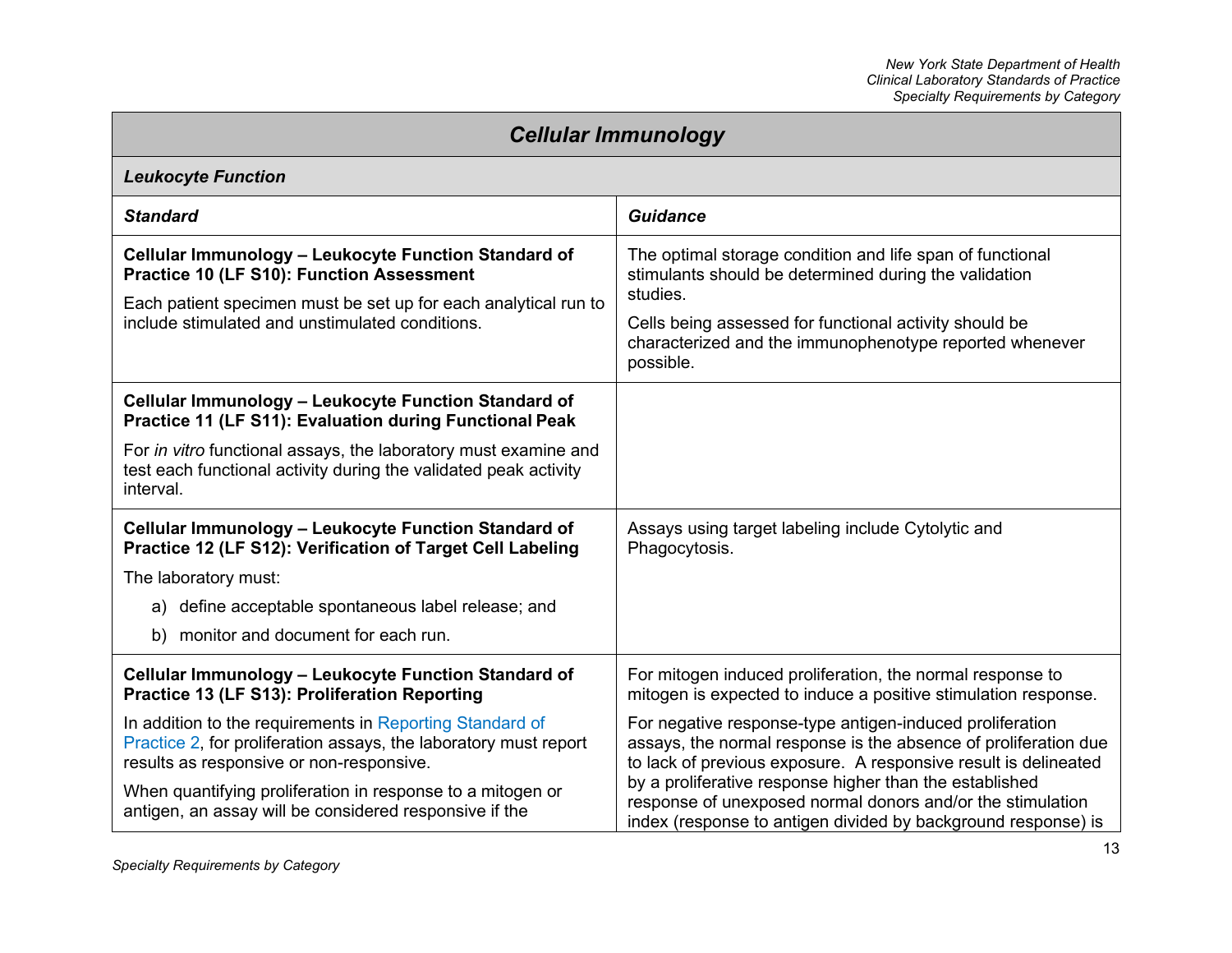| <b>Cellular Immunology</b>                                                                                                                         |                                                                                                                                                                                                                                                                                                                                                    |
|----------------------------------------------------------------------------------------------------------------------------------------------------|----------------------------------------------------------------------------------------------------------------------------------------------------------------------------------------------------------------------------------------------------------------------------------------------------------------------------------------------------|
| <b>Leukocyte Function</b>                                                                                                                          |                                                                                                                                                                                                                                                                                                                                                    |
| <b>Standard</b>                                                                                                                                    | <b>Guidance</b>                                                                                                                                                                                                                                                                                                                                    |
| results are two (2) standard deviations (SD) above the<br>negative control result.                                                                 | not within one or two standard deviations of the mean value for<br>the healthy unexposed control population.                                                                                                                                                                                                                                       |
|                                                                                                                                                    | For positive response-type antigen-induced proliferation<br>assays, the challenge with an antigen is expected to normally<br>induce a positive stimulation response due to a previous<br>exposure. Attempts should be made to know the vaccine<br>history of the patient so that accurate interpretations can be<br>made.                          |
|                                                                                                                                                    | For alloantigen-stimulated proliferation assays (one-way mixed<br>lymphocyte compatibility), the challenge assesses the patient's<br>ability to distinguish self from non-self and is expected to<br>normally induce a positive stimulation response. Testing in this<br>category does not include assays used for tissue typing<br>compatibility. |
| Cellular Immunology - Leukocyte Function Standard of<br><b>Practice 14 (LF S14): Reporting Flow Cytometric Results</b><br>for Functional Analysis  |                                                                                                                                                                                                                                                                                                                                                    |
| In addition to the requirements in Reporting Standard of<br>Practice 2, laboratories using flow cytometric analysis of<br>function must report:    |                                                                                                                                                                                                                                                                                                                                                    |
| a) the characterized population analyzed; and                                                                                                      |                                                                                                                                                                                                                                                                                                                                                    |
| b) changes in biomarker expression due to stimulation<br>including percentage and the quantitative change in<br>mean fluorescence intensity (MFI). |                                                                                                                                                                                                                                                                                                                                                    |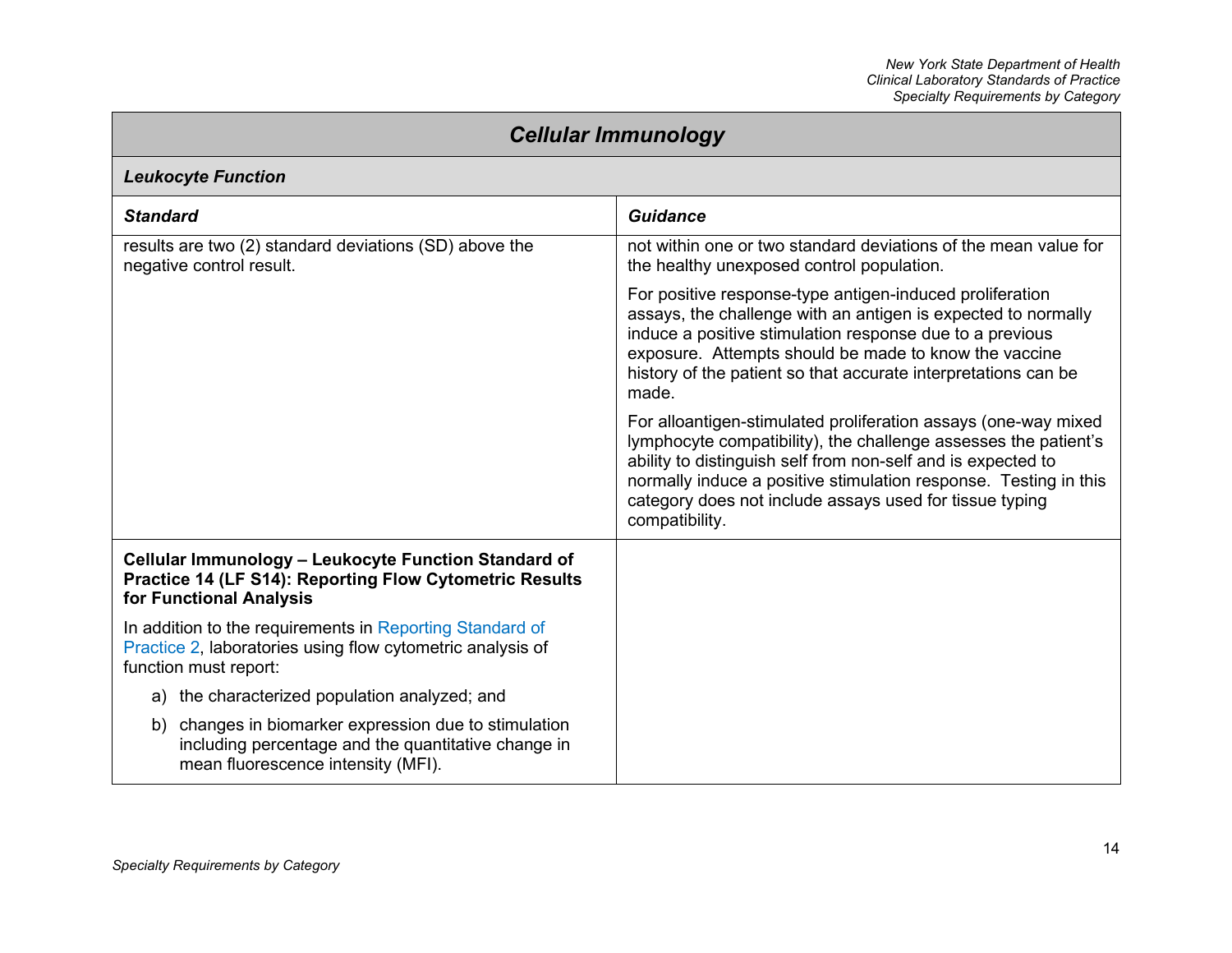# *Non-Malignant Leukocyte Immunophenotyping*

| <b>Cellular Immunology</b>                                                                                                                                                                                                                                                |                                                                                                                                                                                             |  |
|---------------------------------------------------------------------------------------------------------------------------------------------------------------------------------------------------------------------------------------------------------------------------|---------------------------------------------------------------------------------------------------------------------------------------------------------------------------------------------|--|
| Non-Malignant Leukocyte Immunophenotyping                                                                                                                                                                                                                                 |                                                                                                                                                                                             |  |
| <b>Standard</b>                                                                                                                                                                                                                                                           | <b>Guidance</b>                                                                                                                                                                             |  |
| Cellular Immunology - Non-Malignant Leukocyte<br>Immunophenotyping Standard of Practice 1 (NM S1):<br><b>Single Platform Requirements</b>                                                                                                                                 |                                                                                                                                                                                             |  |
| In addition to the requirements in Test Procedure Content<br>Standard of Practice 1, when the laboratory uses single-<br>platform methods that use fluorescent bead counts, the<br>laboratory must have a procedure that requires the use of a<br>lyse/no wash procedure. |                                                                                                                                                                                             |  |
| Cellular Immunology - Non-Malignant Leukocyte<br><b>Immunophenotyping Standard of Practice 2 (NM S2):</b><br><b>Positive Control Requirements</b>                                                                                                                         | Equivalent commercial control should have same matrices as<br>the expected patient specimen to allow the complete testing<br>process to be quality controlled. The only allowed addition is |  |
| For each non-malignant leukocyte immunophenotyping marker<br>being assayed, control materials suitable for error detection<br>throughout the reportable range must be used on each day of                                                                                 | preservative. The laboratory must verify the manufacturer's<br>ranges for each lot of the commercial controls as required in<br>the Examination Procedure (EP) standards.                   |  |
| testing to include:                                                                                                                                                                                                                                                       | If sample preparation problems occur, additional control<br>specimens should be used for trouble-shooting purposes.                                                                         |  |
| a) two (2) levels of commercial controls when available at<br>two (2) different concentrations within the reportable<br>range; or                                                                                                                                         | The whole blood normal control for each assay must be stored<br>under conditions as similar as possible to those of the test                                                                |  |
| b) one (1) commercial and one (1) whole blood specimen<br>from a donor, if consistent with manufacturer<br>instructions, when the commercial control levels do not<br>meet the requirements above; or                                                                     | specimens.                                                                                                                                                                                  |  |
| a freshly prepared whole blood specimen in a validated<br>c)<br>anticoagulant from a donor when commercial controls                                                                                                                                                       |                                                                                                                                                                                             |  |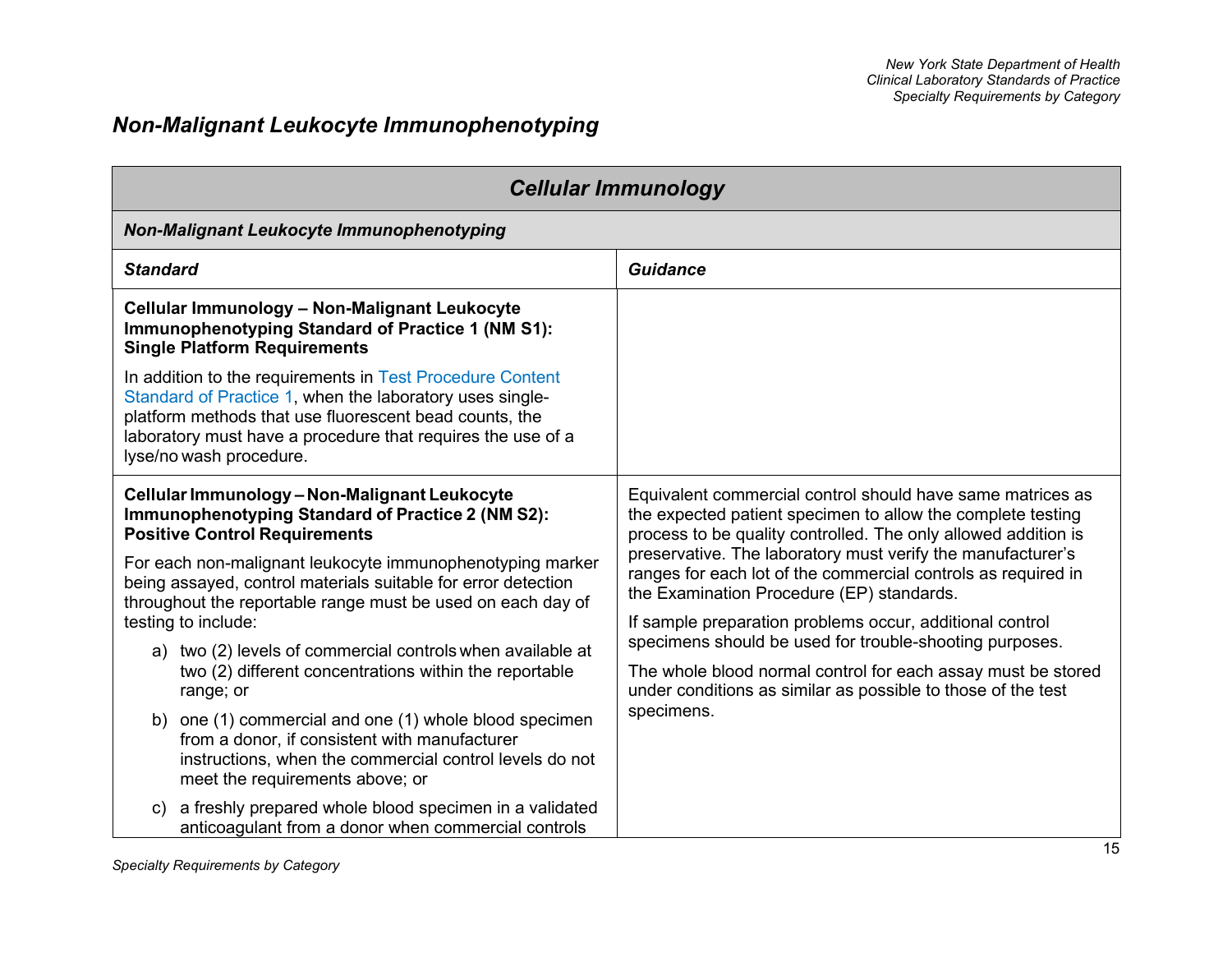| <b>Cellular Immunology</b>                                                                                                                                                                                                                                                                                                                                                                                                                                      |                                                                                                                                                                                                                                                  |
|-----------------------------------------------------------------------------------------------------------------------------------------------------------------------------------------------------------------------------------------------------------------------------------------------------------------------------------------------------------------------------------------------------------------------------------------------------------------|--------------------------------------------------------------------------------------------------------------------------------------------------------------------------------------------------------------------------------------------------|
| <b>Non-Malignant Leukocyte Immunophenotyping</b>                                                                                                                                                                                                                                                                                                                                                                                                                |                                                                                                                                                                                                                                                  |
| <b>Standard</b>                                                                                                                                                                                                                                                                                                                                                                                                                                                 | <b>Guidance</b>                                                                                                                                                                                                                                  |
| are not available, if allowed by the manufacturer.                                                                                                                                                                                                                                                                                                                                                                                                              |                                                                                                                                                                                                                                                  |
| <b>Cellular Immunology - Non-Malignant Leukocyte</b><br><b>Immunophenotyping Standard of Practice 3 (NM S3):</b><br><b>Positive-Negative Bio-marker Determination</b>                                                                                                                                                                                                                                                                                           | Information on Departmental approval of laboratory developed<br>tests (LDTs) is available at:<br>https://www.wadsworth.org/regulatory/clep/clinical-labs/obtain-                                                                                 |
| For laboratory developed tests (LDTs), the laboratory must:                                                                                                                                                                                                                                                                                                                                                                                                     | permit/test-approval                                                                                                                                                                                                                             |
| a) use negatively stained cells within the same gated<br>population, when using SS/CD45 gating, to determine<br>positive and negative regions for isotype-matched<br>antibodies; or                                                                                                                                                                                                                                                                             | Biomarkers within the patient's testing panel that have<br>a)<br>concise negative and positive staining patterns may be<br>used to define negative staining in other panel tubes that<br>may contain more diffuse staining when analyzing within |
| use isotype control antibodies for setting analysis<br>b)<br>cursors that distinguish negative from positive staining<br>cells when using Forward Scatter/Side Scatter gating<br>techniques and/or analyzing cellular antigens of dim<br>fluorescent intensity. These immunophenotyping<br>negative controls (isotype controls) must be isotype<br>matched antibody at similar concentrations and<br>fluorochrome to protein (F/P) ratios as the test antibody. | the same gated population with antibodies that are isotype-<br>matched.<br>The isotype control is the negative control to detect non-<br>specific antibody binding.                                                                              |
| <b>Lymphocyte Enumeration (including T-Lymphoid Analysis)</b>                                                                                                                                                                                                                                                                                                                                                                                                   |                                                                                                                                                                                                                                                  |
| All the general standards for Non-Malignant Leukocyte Immunophenotyping must also be followed.                                                                                                                                                                                                                                                                                                                                                                  |                                                                                                                                                                                                                                                  |

| <b>Cellular Immunology - Non-Malignant Leukocyte</b><br>Immunophenotyping Standard of Practice 4 (NM S4):<br>Lymphocyte enumeration - Quality Control using CD3<br><b>Tube Replicate</b> | The use of different fluorochromes or different monoclonal<br>antibodies for CD3 could affect this determination.<br>When CD3 values do not replicate, the laboratory should<br>document that the specimen was repeated and/or re-stained. |
|------------------------------------------------------------------------------------------------------------------------------------------------------------------------------------------|--------------------------------------------------------------------------------------------------------------------------------------------------------------------------------------------------------------------------------------------|
| When using multitube panels, with a common biomarker such                                                                                                                                |                                                                                                                                                                                                                                            |
| as CD3, the percentage values must not differ by more than                                                                                                                               |                                                                                                                                                                                                                                            |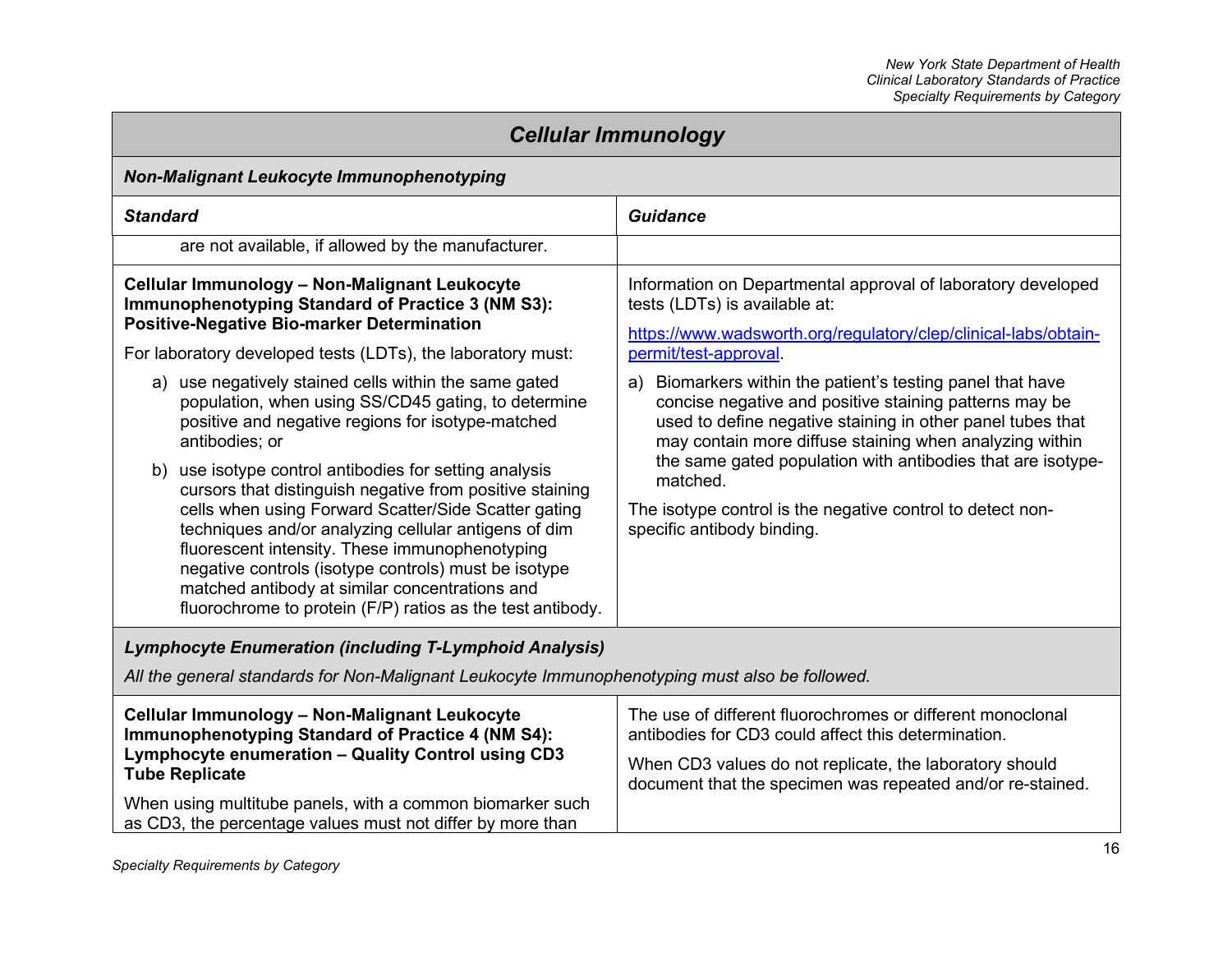| <b>Cellular Immunology</b>                                                                                                                                                                                                                                                                                                                                                             |                                                                                                                                                                                                                                                                                                 |
|----------------------------------------------------------------------------------------------------------------------------------------------------------------------------------------------------------------------------------------------------------------------------------------------------------------------------------------------------------------------------------------|-------------------------------------------------------------------------------------------------------------------------------------------------------------------------------------------------------------------------------------------------------------------------------------------------|
| <b>Non-Malignant Leukocyte Immunophenotyping</b>                                                                                                                                                                                                                                                                                                                                       |                                                                                                                                                                                                                                                                                                 |
| <b>Standard</b>                                                                                                                                                                                                                                                                                                                                                                        | Guidance                                                                                                                                                                                                                                                                                        |
| three (3) and absolute values must not differ by greater than<br>ten (10) percent.                                                                                                                                                                                                                                                                                                     | Specimens with abnormally low CD3 cell counts may require a<br>greater allowable difference between replicate tubes within the<br>patient's stained panel but should not exceed twenty (20)<br>percent.                                                                                         |
| Cellular Immunology - Non-Malignant Leukocyte<br><b>Immunophenotyping Standard of Practice 5 (NM S5):</b><br><b>Lymphocyte enumeration - Quality Control using</b><br><b>Lymphosum Determination</b><br>When a lab analyzes T, B and NK cells, the lymphosum must<br>be within 90 -105 percent.                                                                                        | Lymphosum refers to the sum of all subsets of lymphocytes<br>(CD3 <sup>+</sup> plus CD19 <sup>+</sup> plus CD3 <sup>-</sup> /CD56 <sup>+</sup> and/or CD16 <sup>+</sup> cells).<br>The laboratory should troubleshoot for technical difficulties<br>when the lymphosum is out of optimal range. |
| Cellular Immunology - Non-Malignant Leukocyte<br>Immunophenotyping Standard of Practice 6 (NM S6):<br>Lymphocyte enumeration - Quality Control using T-Sum<br><b>Determination</b><br>The T-sum for laboratory developed tests (LDTs) must be<br>monitored as follows:                                                                                                                 | Information on Departmental approval of laboratory developed<br>tests (LDTs) is available at:<br>https://www.wadsworth.org/regulatory/clep/clinical-labs/obtain-<br>permit/test-approval.<br>If a greater difference is found, the laboratory should                                            |
| a) the summation of the single positive T cells<br>(CD3 <sup>+</sup> CD4 <sup>+</sup> CD8 <sup>-</sup> and CD3 <sup>+</sup> CD4 <sup>-</sup> CD8 <sup>+</sup> cells), the<br>double positive T cells (CD3 <sup>+</sup> CD4 <sup>+</sup> CD8 <sup>+</sup> ) and the<br>double negative T cells (CD3+CD4-CD8-) must not<br>exceed a difference of 3 of the total CD3 percentage<br>mean. | repeat the analysis, including re-staining, to confirm that<br>no preparation problems occurred.<br>Double positive (DP) CD4 <sup>+</sup> CD8 <sup>+</sup> T lymphocytes may impact T-<br>sum determination if this DP T cell subset has not been<br>resolved.                                  |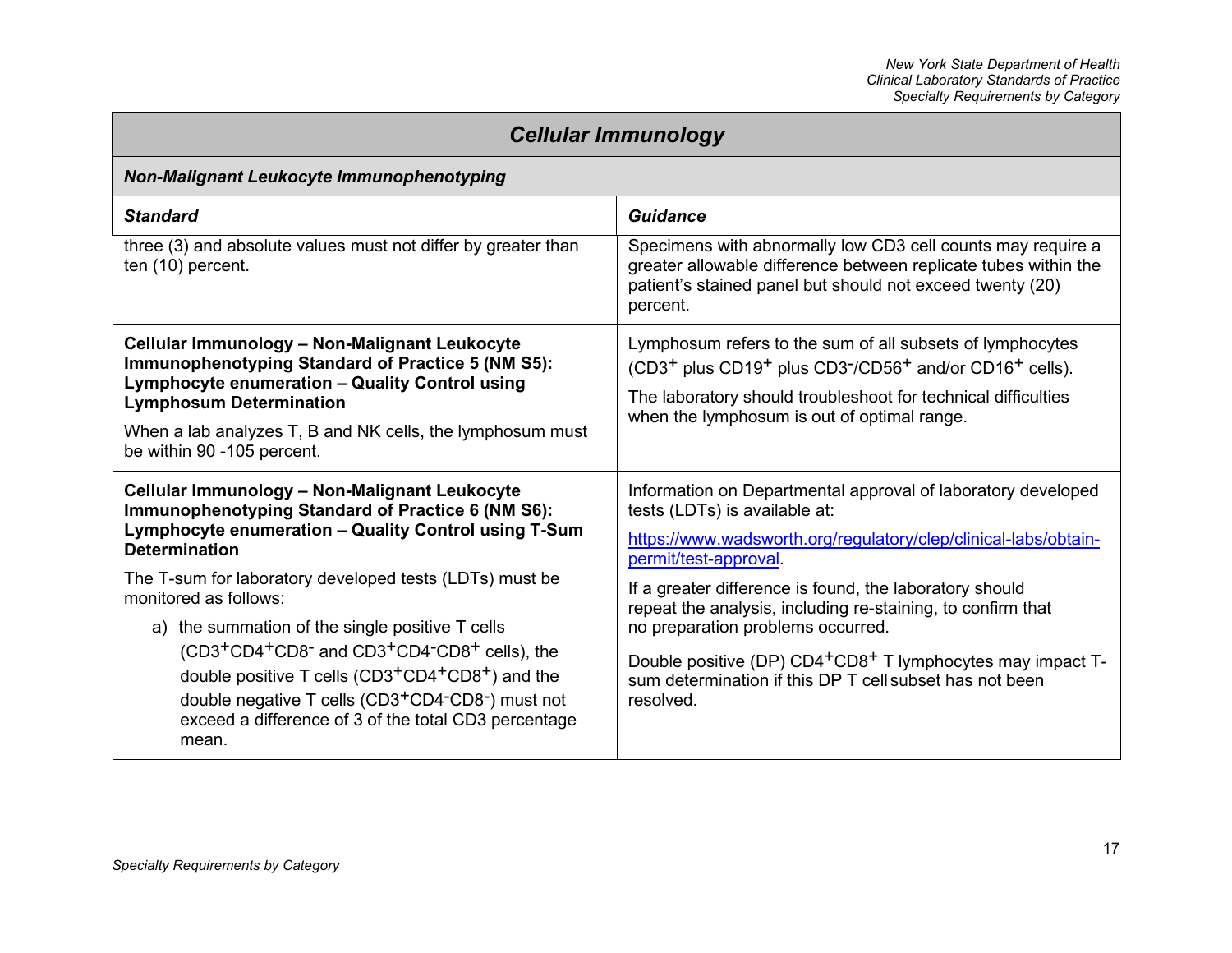| <b>Cellular Immunology</b>                                                                                                                                                                                                        |                                                                                                                                                                  |  |
|-----------------------------------------------------------------------------------------------------------------------------------------------------------------------------------------------------------------------------------|------------------------------------------------------------------------------------------------------------------------------------------------------------------|--|
| Non-Malignant Leukocyte Immunophenotyping                                                                                                                                                                                         |                                                                                                                                                                  |  |
| <b>Standard</b>                                                                                                                                                                                                                   | Guidance                                                                                                                                                         |  |
| Cellular Immunology - Non-Malignant Leukocyte<br>Immunophenotyping Standard of Practice 7 (NM S7):<br><b>Lymphocyte Enumeration - Reporting Requirements</b>                                                                      |                                                                                                                                                                  |  |
| In addition to the requirements in Reporting Standard of<br>Practice 2, unless the single platform instrumentation only<br>provides absolute numbers, percentages and absolute<br>numbers of lymphocyte subsets must be reported. |                                                                                                                                                                  |  |
| <b>CD34 Stem Cell Enumeration</b>                                                                                                                                                                                                 |                                                                                                                                                                  |  |
| All the general standards for Non-Malignant Leukocyte Immunophenotyping must also be followed.                                                                                                                                    |                                                                                                                                                                  |  |
| Cellular Immunology - Non-Malignant Leukocyte<br>Immunophenotyping Standard of Practice 8 (NM S8):<br><b>CD34 Stem Cell Enumeration - Specimen Age</b>                                                                            | Information on Departmental approval of laboratory developed<br>tests (LDTs) is available at:<br>https://www.wadsworth.org/regulatory/clep/clinical-labs/obtain- |  |
| For CD34 stem cell enumeration, laboratories must<br>process specimens within the following age limits:                                                                                                                           | permit/test-approval.                                                                                                                                            |  |
| a) for FDA approved assays, the manufacturer's<br>recommendations for maximum specimen age cut-<br>offs for the specimen type and the assay testing<br>system used; or                                                            |                                                                                                                                                                  |  |
| b) for any laboratory developed test (LDT), the laboratory<br>must have a procedure for testing specimens for CD34<br>stem cell enumeration within the time frame validated<br>and approved by the Department.                    |                                                                                                                                                                  |  |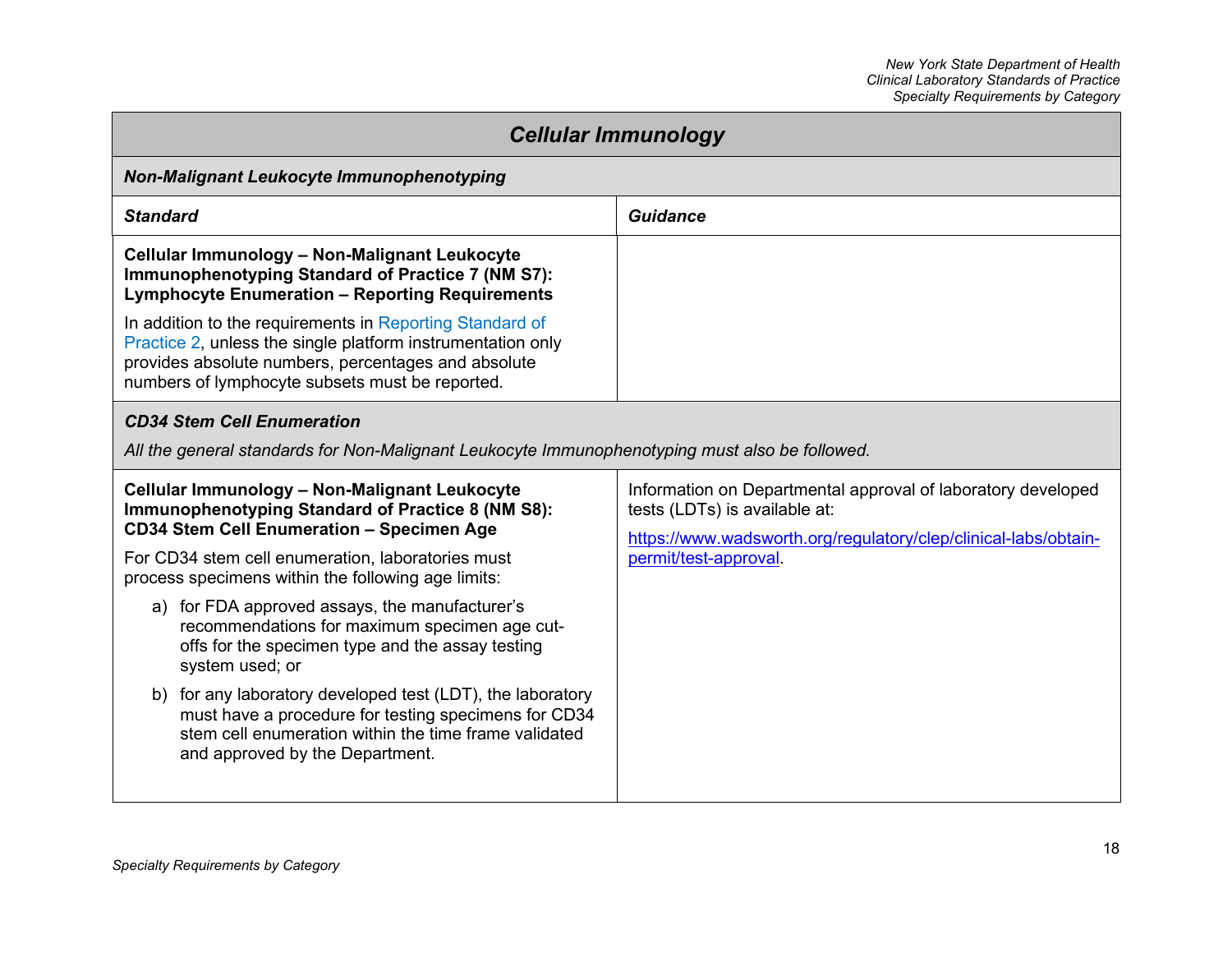| <b>Cellular Immunology</b>                                                                                                                                                                                                                                                       |          |
|----------------------------------------------------------------------------------------------------------------------------------------------------------------------------------------------------------------------------------------------------------------------------------|----------|
| Non-Malignant Leukocyte Immunophenotyping                                                                                                                                                                                                                                        |          |
| <b>Standard</b>                                                                                                                                                                                                                                                                  | Guidance |
| Cellular Immunology - Non-Malignant Leukocyte<br>Immunophenotyping Standard of Practice 9 (NM S9):<br><b>CD34 Stem Cell Enumeration - Apheresis Specimen</b><br><b>Requirements</b>                                                                                              |          |
| The cell number of apheresis specimens must be<br>determined prior to staining. If dilution is necessary, the<br>laboratory must include a support protein in the dilution<br>buffer. The dilution factor must be documented and used for<br>total CD34 cell count calculations. |          |
| Cellular Immunology - Non-Malignant Leukocyte<br>Immunophenotyping Standard of Practice 10 (NM S10):<br><b>CD34 Stem Cell Enumeration - Specimen</b><br><b>Staining/Processing Reagent Requirements</b>                                                                          |          |
| Unless otherwise instructed by the manufacturer for FDA<br>approved or cleared tests, the laboratory must:                                                                                                                                                                       |          |
| a) use CD34 antibody reagent that:                                                                                                                                                                                                                                               |          |
| binds CD34 class II or class III epitopes;<br>j.                                                                                                                                                                                                                                 |          |
| ii.<br>be conjugated with a bright fluorochrome (e.g.,<br>PE); and                                                                                                                                                                                                               |          |
| b) use CD45 antibody reagent that detects all isoforms and<br>glycoforms; and                                                                                                                                                                                                    |          |
| c) use an erythrocyte lyse reagent without fixative in a<br>lyse/no wash manner.                                                                                                                                                                                                 |          |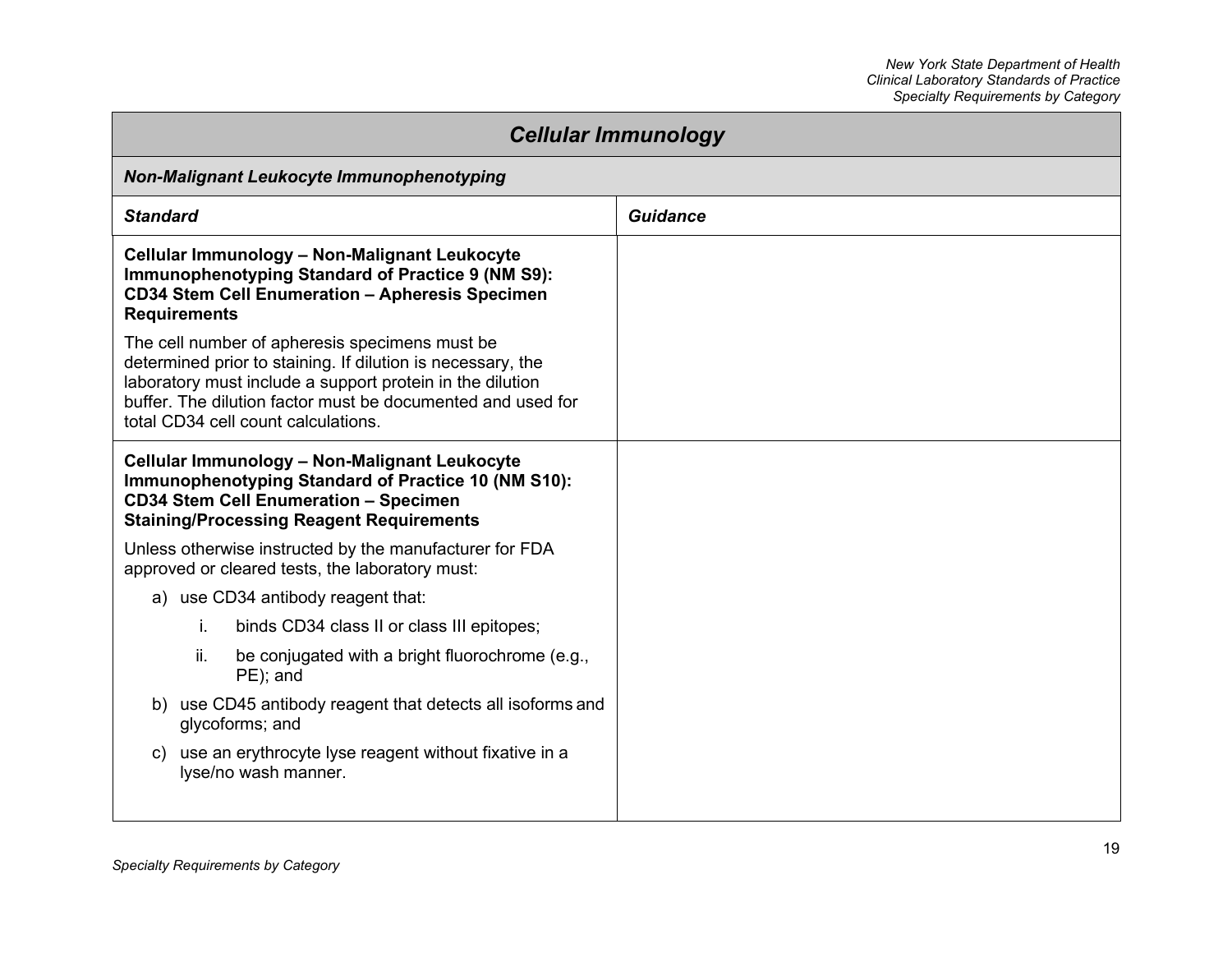| <b>Cellular Immunology</b>                                                                                                                                                           |                 |
|--------------------------------------------------------------------------------------------------------------------------------------------------------------------------------------|-----------------|
| <b>Non-Malignant Leukocyte Immunophenotyping</b>                                                                                                                                     |                 |
| <b>Standard</b>                                                                                                                                                                      | <b>Guidance</b> |
| Cellular Immunology - Non-Malignant Leukocyte<br>Immunophenotyping Standard of Practice 11 (NM S11):<br><b>CD34 Stem Cell Enumeration - Viable Cell Assessment</b>                   |                 |
| CD34 stem cell enumeration must include the simultaneous<br>determination of viable cells.                                                                                           |                 |
| Cellular Immunology - Non-Malignant Leukocyte<br>Immunophenotyping Standard of Practice 12 (NM S12):<br><b>CD34 Stem Cell Enumeration - Control Requirements</b>                     |                 |
| For the enumeration of CD34 stem cells, low and high-level<br>controls must be assessed on each day of testing.                                                                      |                 |
| Cellular Immunology - Non-Malignant Leukocyte<br>Immunophenotyping Standard of Practice 13 (NM S13):<br><b>CD34 Stem Cell Enumeration - Reporting</b><br><b>Requirements</b>         |                 |
| In addition to the requirements in Reporting Standard of<br>Practice 2, viable CD34 stem cells must be quantified and<br>reported as absolute number of viable cells per microliter. |                 |
|                                                                                                                                                                                      |                 |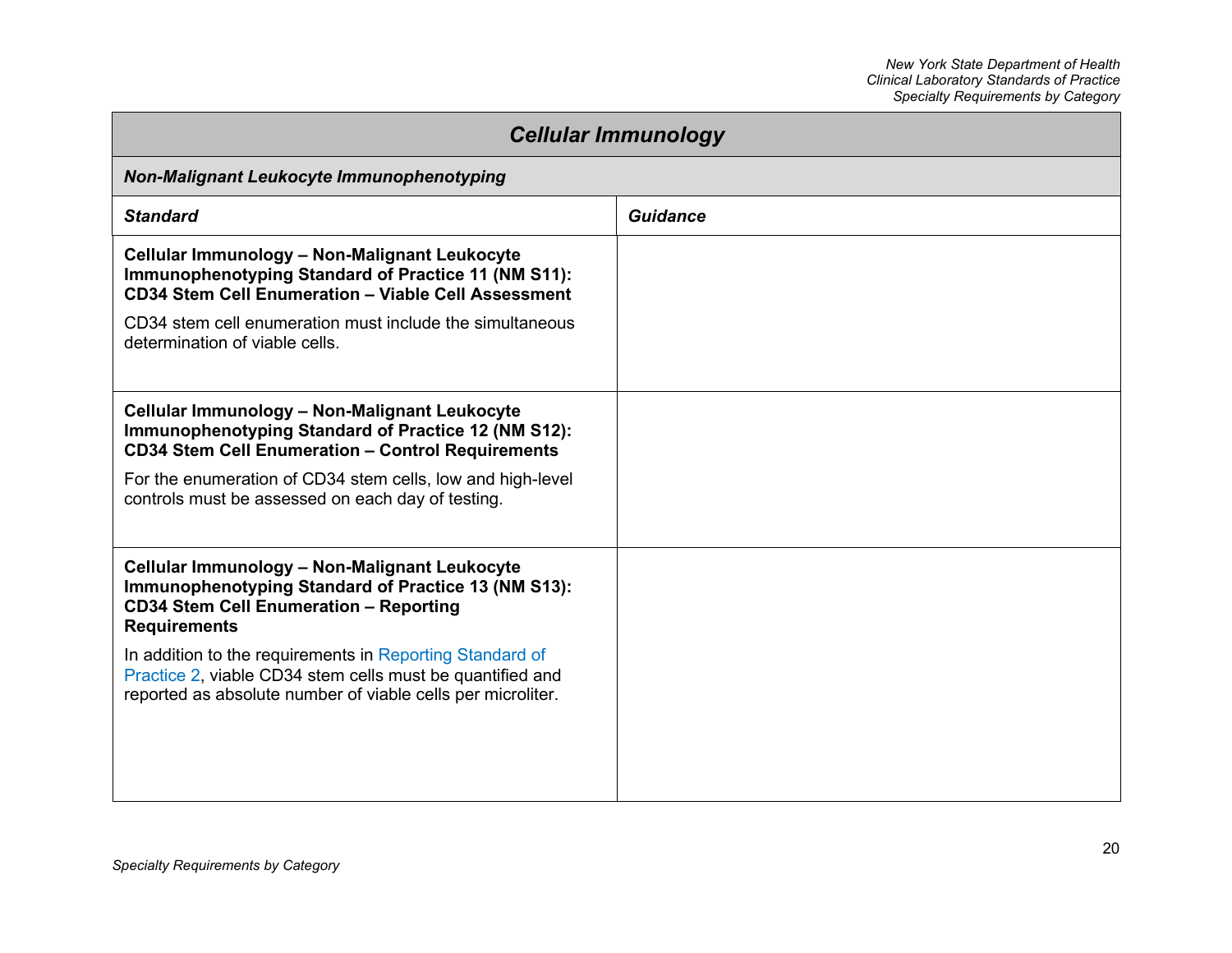| <b>Cellular Immunology</b>                                                                                                                                                                                                                                                                   |                                                                                                                                                      |
|----------------------------------------------------------------------------------------------------------------------------------------------------------------------------------------------------------------------------------------------------------------------------------------------|------------------------------------------------------------------------------------------------------------------------------------------------------|
| <b>Non-Malignant Leukocyte Immunophenotyping</b>                                                                                                                                                                                                                                             |                                                                                                                                                      |
| <b>Standard</b>                                                                                                                                                                                                                                                                              | <b>Guidance</b>                                                                                                                                      |
| Analysis of GPI anchored proteins for PNH diagnosis                                                                                                                                                                                                                                          |                                                                                                                                                      |
| All the general standards for Non-Malignant Leukocyte Immunophenotyping must also be followed.                                                                                                                                                                                               |                                                                                                                                                      |
| Cellular Immunology - Non-Malignant Leukocyte<br>Immunophenotyping Standard of Practice 14 (NM S14):<br>Paroxysmal Nocturnal Hemoglobinuria Diagnosis -<br><b>Specimen Stability</b>                                                                                                         |                                                                                                                                                      |
| Specimens for glycosylphosphatidylinosistol (GPI) anchorage<br>of Paroxysmal Nocturnal Hemoglobinuria (PNH)<br>immunophenotyping must be processed within twenty-four (24)<br>hours of collection, if kept at room temperature, or forty-eight<br>(48) hours if kept at 2-8 degrees Celsius. |                                                                                                                                                      |
| Cellular Immunology - Non-Malignant Leukocyte<br><b>Immunophenotyping Standard of Practice 15 (NM S15):</b><br>Paroxysmal Nocturnal Hemoglobinuria Diagnosis -<br><b>Analysis Requirements</b>                                                                                               | Both specimens (normal and patient) should be collected within<br>four (4) hours of each other since antigens are naturally shed<br>post-collection. |
| A control blood specimen must be stained and analyzed<br>concurrently with patient specimen to define normal expression<br>in the analysis of glycosylphosphatidylinosistol (GPI)<br>anchored antigens.                                                                                      |                                                                                                                                                      |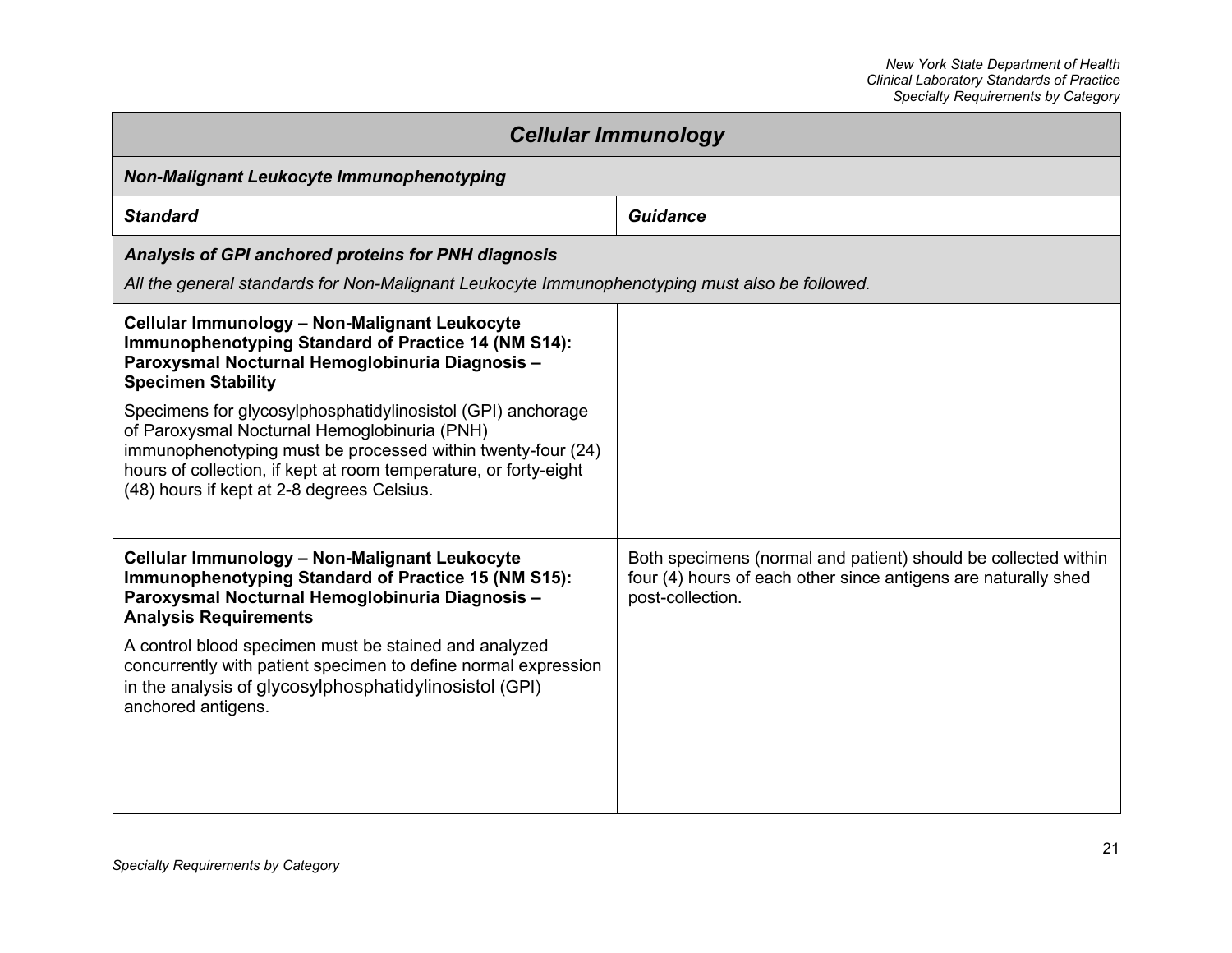| <b>Cellular Immunology</b>                                                                                                                                                                                                                                                                                            |                                                                                                                                                                                                                               |
|-----------------------------------------------------------------------------------------------------------------------------------------------------------------------------------------------------------------------------------------------------------------------------------------------------------------------|-------------------------------------------------------------------------------------------------------------------------------------------------------------------------------------------------------------------------------|
| <b>Non-Malignant Leukocyte Immunophenotyping</b>                                                                                                                                                                                                                                                                      |                                                                                                                                                                                                                               |
| <b>Standard</b>                                                                                                                                                                                                                                                                                                       | <b>Guidance</b>                                                                                                                                                                                                               |
| Cellular Immunology - Non-Malignant Leukocyte<br>Immunophenotyping Standard of Practice 16 (NM S16):<br>Paroxysmal Nocturnal Hemoglobinuria Diagnosis-<br><b>Positive Staining Control</b>                                                                                                                            | Use of a lineage marker for this purpose can also provide<br>assistance for population identification and gating (e.g., for<br>WBC's CD45, neutrophils CD15, and/or monocytes CD64; for<br>RBC's- anti-glycophorin A CD235a). |
| Analysis for Paroxysmal Nocturnal Hemoglobinuria (PNH)<br>diagnosis must include a marker for a transmembrane antigen<br>in each staining tube to provide a positive staining antibody<br>control. Staining quality (percentage and mean fluorescent<br>intensity) must be documented.                                |                                                                                                                                                                                                                               |
| Cellular Immunology - Non-Malignant Leukocyte<br>Immunophenotyping Standard of Practice 17 (NM S17):<br>Paroxysmal Nocturnal Hemoglobinuria Diagnosis - Review<br><b>Criteria and Reporting</b>                                                                                                                       | Transfused donor cells will dilute the patient's blood phenotype<br>composition.<br>FLAER is a fluorescently labeled inactive variant of the protein<br>aerolysin that selectively binds GPI anchors on leukocytes.           |
| In addition to the requirements in Reporting Standard of<br>Practice 2, reports must include an interpretative statement<br>related to the impact of any recent blood transfusions.                                                                                                                                   | FLAER must be analyzed with an additional GPI biomarker per<br>leukocyte lineage.                                                                                                                                             |
| The total PNH content per cell population must be reported<br>while acknowledging complete (type III) or partial (type II)<br>deficiency components.                                                                                                                                                                  |                                                                                                                                                                                                                               |
| Disease diagnosis confirmation requires an expression<br>deficiency of at least two (2) different GPI biomarkers including<br>monoclonal antibodies and/or FLAER directed against two (2)<br>different GPI-anchored antigens assessed on a minimum of<br>two (2) different cell lineages (e.g., RBC and neutrophils). |                                                                                                                                                                                                                               |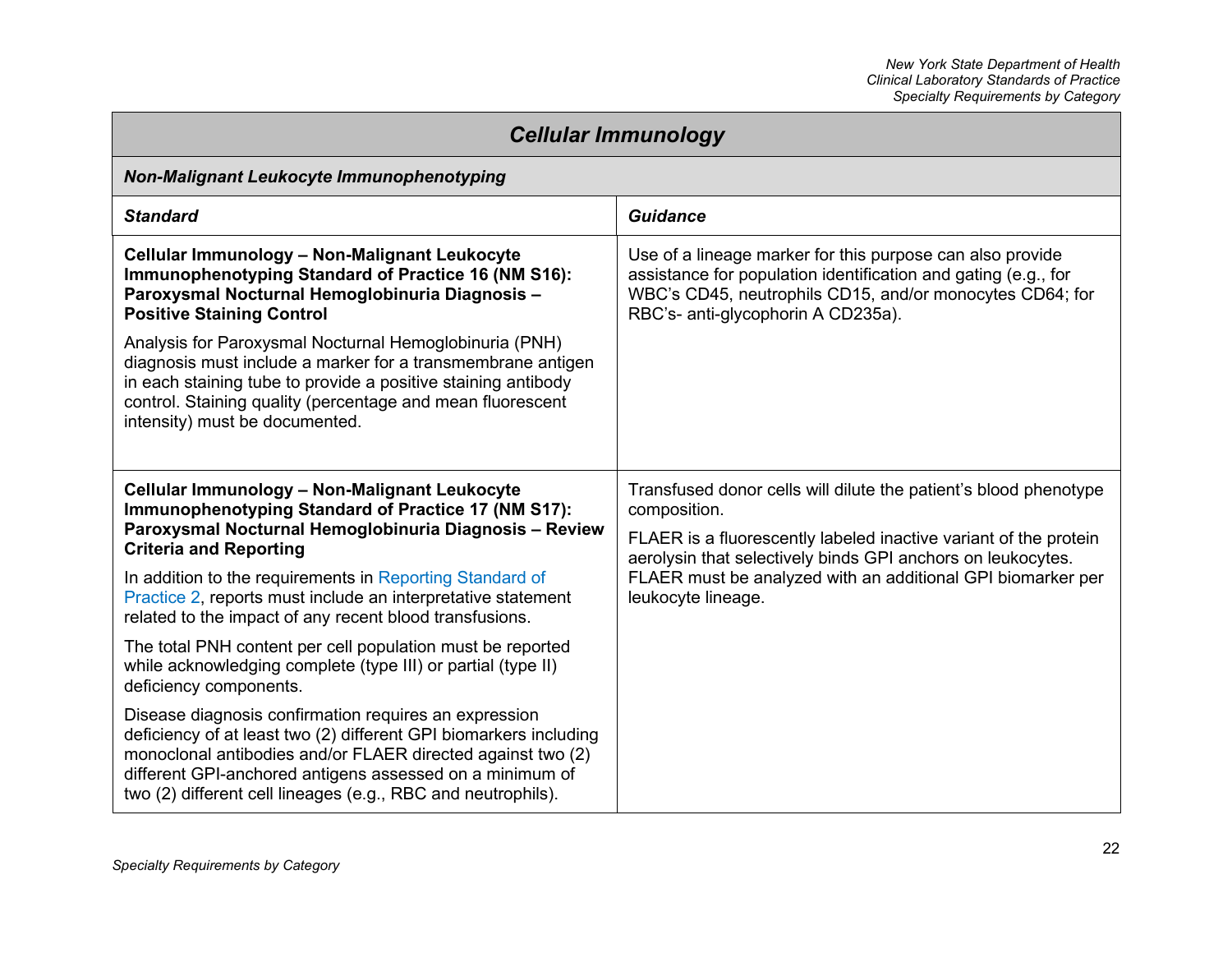| <b>Cellular Immunology</b>                                                                                                                                                                                                                                                                                                                                                                                                                                                  |                                                                                                                                                                                                                                                                                                 |
|-----------------------------------------------------------------------------------------------------------------------------------------------------------------------------------------------------------------------------------------------------------------------------------------------------------------------------------------------------------------------------------------------------------------------------------------------------------------------------|-------------------------------------------------------------------------------------------------------------------------------------------------------------------------------------------------------------------------------------------------------------------------------------------------|
| <b>Non-Malignant Leukocyte Immunophenotyping</b>                                                                                                                                                                                                                                                                                                                                                                                                                            |                                                                                                                                                                                                                                                                                                 |
| <b>Standard</b>                                                                                                                                                                                                                                                                                                                                                                                                                                                             | Guidance                                                                                                                                                                                                                                                                                        |
| <b>Leukocyte Adhesion Deficiency (unstimulated)</b><br>All the general standards for Non-Malignant Leukocyte Immunophenotyping must also be followed. Laboratories that assess the<br>stimulate upregulation using cell culture methods fall under the category of Cellular Immunology – Leukocyte Function.                                                                                                                                                                |                                                                                                                                                                                                                                                                                                 |
| Cellular Immunology - Non-Malignant Leukocyte<br>Immunophenotyping Standard of Practice 18 (NM S18):<br>Leukocyte Adhesion Deficiency (unstimulated expression)<br>- Positive Staining Control<br>Analysis for Leukocyte Adhesion Deficiency (LAD) must include<br>CD45, or a lineage-specific CD marker, in each staining tube to<br>provide a positive staining antibody control. Staining quality<br>(percentage and mean fluorescence intensity) must be<br>documented. | These markers should be used for leukocyte population<br>identification for gating.<br>Analysis for LAD Type 1 should include markers for the<br>leukocyte β2 integrins (staining panels of CD18 with CD11a<br>and CD11b.<br>Analysis for LAD Type 2 should include Sialyl Lewis x,<br>(CD15s). |
| Cellular Immunology - Non-Malignant Leukocyte<br>Immunophenotyping Standard of Practice 19 (NM S19):<br>Leukocyte Adhesion Deficiency (unstimulated expression)<br>- Report Requirements<br>In addition to the requirements in Reporting Standard of<br>Practice 2, leukocyte populations must be identified and the<br>biomarkers used to characterize them. Reports must include<br>the percentage of cells positive for each biomarker.                                  |                                                                                                                                                                                                                                                                                                 |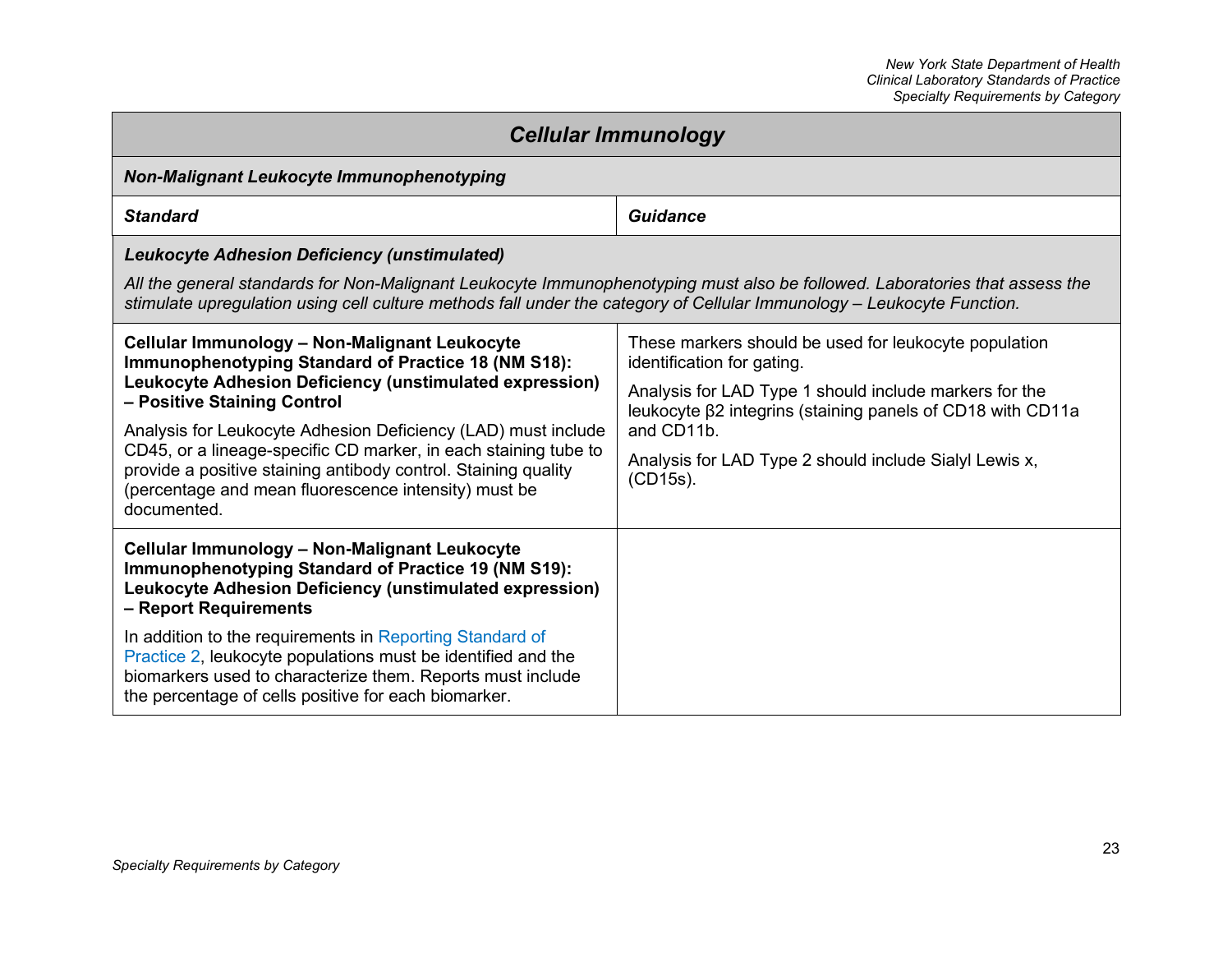# *Malignant Leukocyte Immunophenotyping*

| <b>Cellular Immunology</b>                                                                                                                                                                                                                                                           |                                                                                                                                     |  |
|--------------------------------------------------------------------------------------------------------------------------------------------------------------------------------------------------------------------------------------------------------------------------------------|-------------------------------------------------------------------------------------------------------------------------------------|--|
| <b>Malignant Leukocyte Immunophenotyping</b>                                                                                                                                                                                                                                         |                                                                                                                                     |  |
| <b>Standard</b>                                                                                                                                                                                                                                                                      | Guidance                                                                                                                            |  |
| Cellular Immunology - Malignant Leukocyte<br>Immunophenotyping Standard of Practice 1 (ML S1):<br><b>Leukocyte Count Adjustment</b>                                                                                                                                                  |                                                                                                                                     |  |
| The laboratory must quantify leukocyte concentrations and<br>adjust as necessary to achieve optimal cell-to-reagent ratio and<br>instrument acquisition event rate. The laboratory must<br>document the initial and final leukocyte concentrations and any<br>dilution calculations. |                                                                                                                                     |  |
| Cellular Immunology - Malignant Leukocyte<br>Immunophenotyping Standard of Practice 2 (ML S2):<br><b>Periodic Verification</b>                                                                                                                                                       | Cell lines should also be used for the assessment of antibody<br>reagents that are not positive on normal leukocyte<br>populations. |  |
| A freshly prepared whole blood specimen from a healthy<br>donor must be tested as a normal control at least monthly<br>for malignant leukocyte immunophenotyping and results<br>must be documented.                                                                                  |                                                                                                                                     |  |
| The normal control must be used to evaluate:                                                                                                                                                                                                                                         |                                                                                                                                     |  |
| normal staining expression (percentage and intensity)<br>a)<br>of the biomarkers on all leukocyte populations; and                                                                                                                                                                   |                                                                                                                                     |  |
| appropriate flow cytometer(s) settings (PMT voltages,<br>b)<br>color compensation, etc.) to achieve optimal resolution<br>of leukocyte subpopulations and biomarker fluorescent<br>quality and resolution.                                                                           |                                                                                                                                     |  |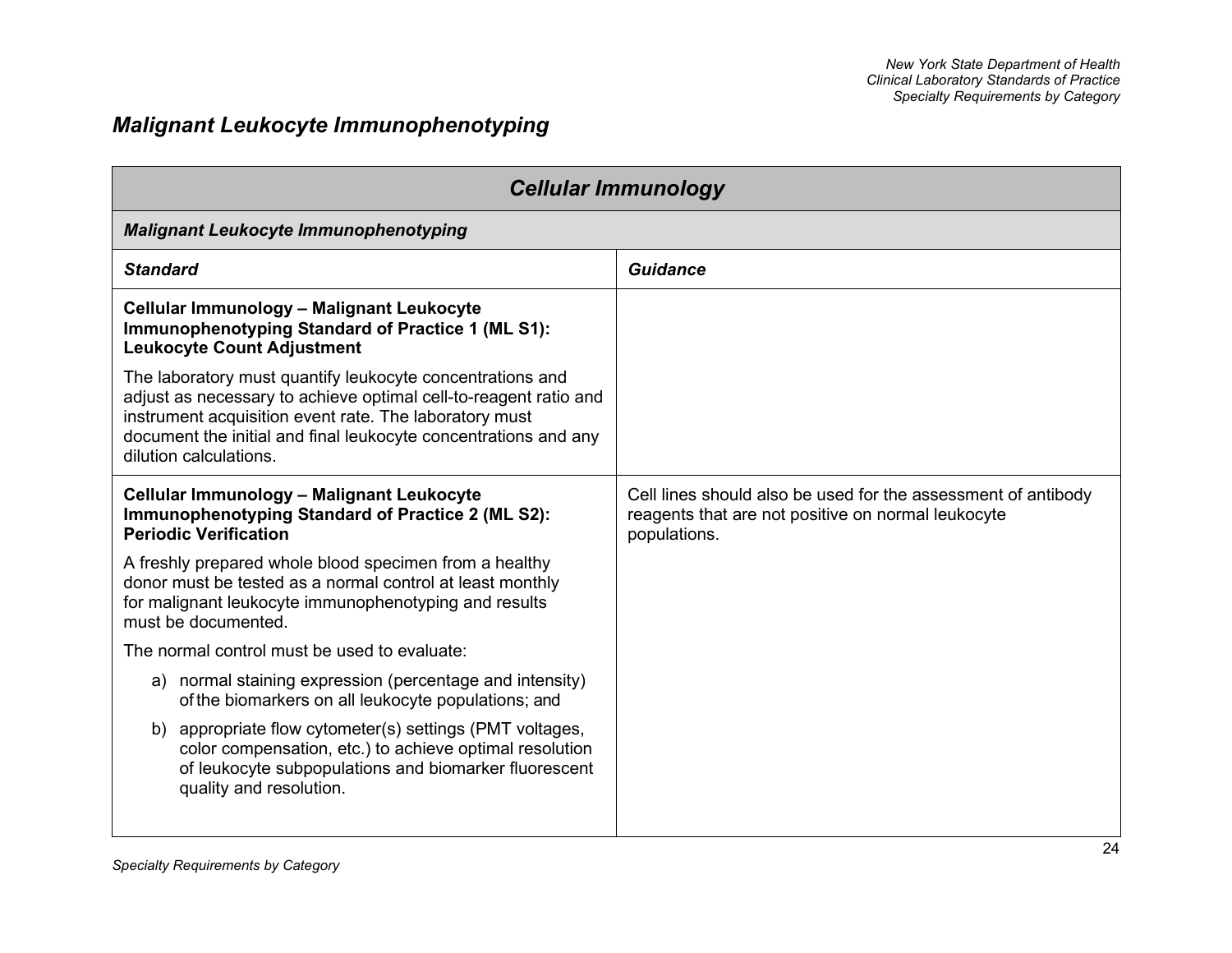| <b>Cellular Immunology</b>                                                                                                                                                                   |                                                                                                                                                                                                                                                                                                                                                |  |
|----------------------------------------------------------------------------------------------------------------------------------------------------------------------------------------------|------------------------------------------------------------------------------------------------------------------------------------------------------------------------------------------------------------------------------------------------------------------------------------------------------------------------------------------------|--|
| <b>Malignant Leukocyte Immunophenotyping</b>                                                                                                                                                 |                                                                                                                                                                                                                                                                                                                                                |  |
| <b>Standard</b>                                                                                                                                                                              | <b>Guidance</b>                                                                                                                                                                                                                                                                                                                                |  |
| Cellular Immunology - Malignant Leukocyte<br>Immunophenotyping Standard of Practice 3 (ML S3):<br><b>Positive-Negative Bio-marker Determination</b>                                          | These negative controls must be isotype-matched at similar<br>concentrations and fluorochrome to protein (F/P) ratios as the<br>test antibody.                                                                                                                                                                                                 |  |
| To assess biomarker expression as positive or negative the<br>laboratory must use:                                                                                                           |                                                                                                                                                                                                                                                                                                                                                |  |
| negative staining cells within the same gated population<br>a)<br>if the antibodies are isotype-matched;                                                                                     |                                                                                                                                                                                                                                                                                                                                                |  |
| non-stained cells as controls when fluorescence minus<br>b)<br>one (FMO) antibody combinations are used; and                                                                                 |                                                                                                                                                                                                                                                                                                                                                |  |
| when analyzing cellular antigens of dim fluorescent<br>C)<br>intensity, isotype control antibodies must be used to set<br>cursors that distinguish negative from positive staining<br>cells. |                                                                                                                                                                                                                                                                                                                                                |  |
| Cellular Immunology - Malignant Leukocyte<br>Immunophenotyping Standard of Practice 4 (ML S4):<br><b>Report Requirements</b>                                                                 | The flow cytometric results should be correlated with<br>pathology results, when available, and whenever<br>appropriate, should indicate the monoclonality and/or bi-<br>phenotypic characteristics.<br>The analysis of the aberrant population should be extensive<br>enough as to allow for future detection of minimal residual<br>disease. |  |
| In addition to the requirements in Reporting Standard of<br>Practice 2, the leukemia/lymphoma report must include:                                                                           |                                                                                                                                                                                                                                                                                                                                                |  |
| a) specimen viability;                                                                                                                                                                       |                                                                                                                                                                                                                                                                                                                                                |  |
| descriptions of the light scatter characteristics of each<br>b)<br>identified aberrant population;                                                                                           |                                                                                                                                                                                                                                                                                                                                                |  |
| the percentage of each identified aberrant population<br>C)<br>within the patient specimen;                                                                                                  |                                                                                                                                                                                                                                                                                                                                                |  |
| biomarker expression levels that are abnormal (higher<br>d)                                                                                                                                  |                                                                                                                                                                                                                                                                                                                                                |  |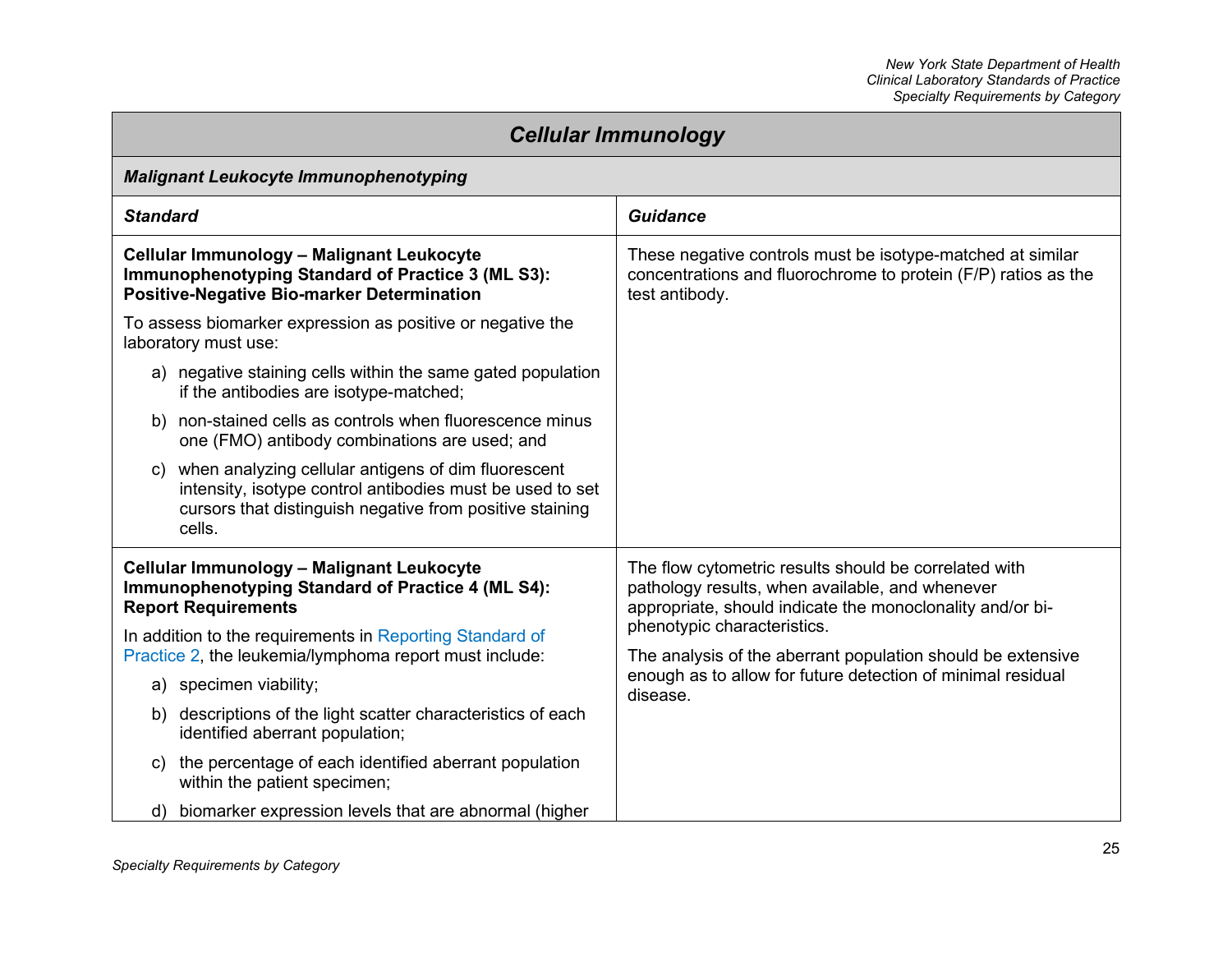| <b>Cellular Immunology</b>                                                                                                                                                                                 |                                                                                                                                                                                                                                                                                                                                      |  |
|------------------------------------------------------------------------------------------------------------------------------------------------------------------------------------------------------------|--------------------------------------------------------------------------------------------------------------------------------------------------------------------------------------------------------------------------------------------------------------------------------------------------------------------------------------|--|
| <b>Malignant Leukocyte Immunophenotyping</b>                                                                                                                                                               |                                                                                                                                                                                                                                                                                                                                      |  |
| <b>Standard</b>                                                                                                                                                                                            | <b>Guidance</b>                                                                                                                                                                                                                                                                                                                      |  |
| or lower) than on normal cells of similar hematopoietic<br>lineage. The patient report must include a description of<br>the quality of staining (e.g., dim or low intensity, bright<br>or high intensity); |                                                                                                                                                                                                                                                                                                                                      |  |
| e) description of lineage and stage for each identified<br>aberrant population; and                                                                                                                        |                                                                                                                                                                                                                                                                                                                                      |  |
| declaration of any specimen condition that was less<br>f)<br>than optimal.                                                                                                                                 |                                                                                                                                                                                                                                                                                                                                      |  |
| Cellular Immunology - Malignant Leukocyte<br><b>Immunophenotyping Standard of Practice 5 (ML S5):</b><br>Minimal Residual Disease Analysis - Antibody Panel<br><b>Design and Analysis Requirements</b>     |                                                                                                                                                                                                                                                                                                                                      |  |
| Requirements for Antibody Panel Design and Analysis for<br>Minimal Residual Disease Analysis must include:                                                                                                 |                                                                                                                                                                                                                                                                                                                                      |  |
| a) antibody selection and gating strategy based on<br>patient's relevant medical history, including any<br>previous immunophenotypic analysis;                                                             | b) Six (6) or more colors per tube is recommended as more<br>colors per tube will provide increased sensitivity and<br>accuracy. It is also recommended to use of fluorescein<br>isothiocyanate (FITC) and phycoerythrin (PE) for the most<br>critical aberrancy biomarkers with PE being used for the<br>low expression biomarkers. |  |
| b) antibody panels capable of detecting<br>immunophenotypic shifts comprised of a minimum<br>of four (4) colors and redundant fluorescent<br>antibodies between the stained tubes;                         |                                                                                                                                                                                                                                                                                                                                      |  |
| sequential gating to detect the rare event aberrant<br>C)<br>cell and discriminate normal mature cells and<br>normal regenerating progenitor cells;                                                        |                                                                                                                                                                                                                                                                                                                                      |  |
| d) documentation of specimen collection timing.                                                                                                                                                            |                                                                                                                                                                                                                                                                                                                                      |  |